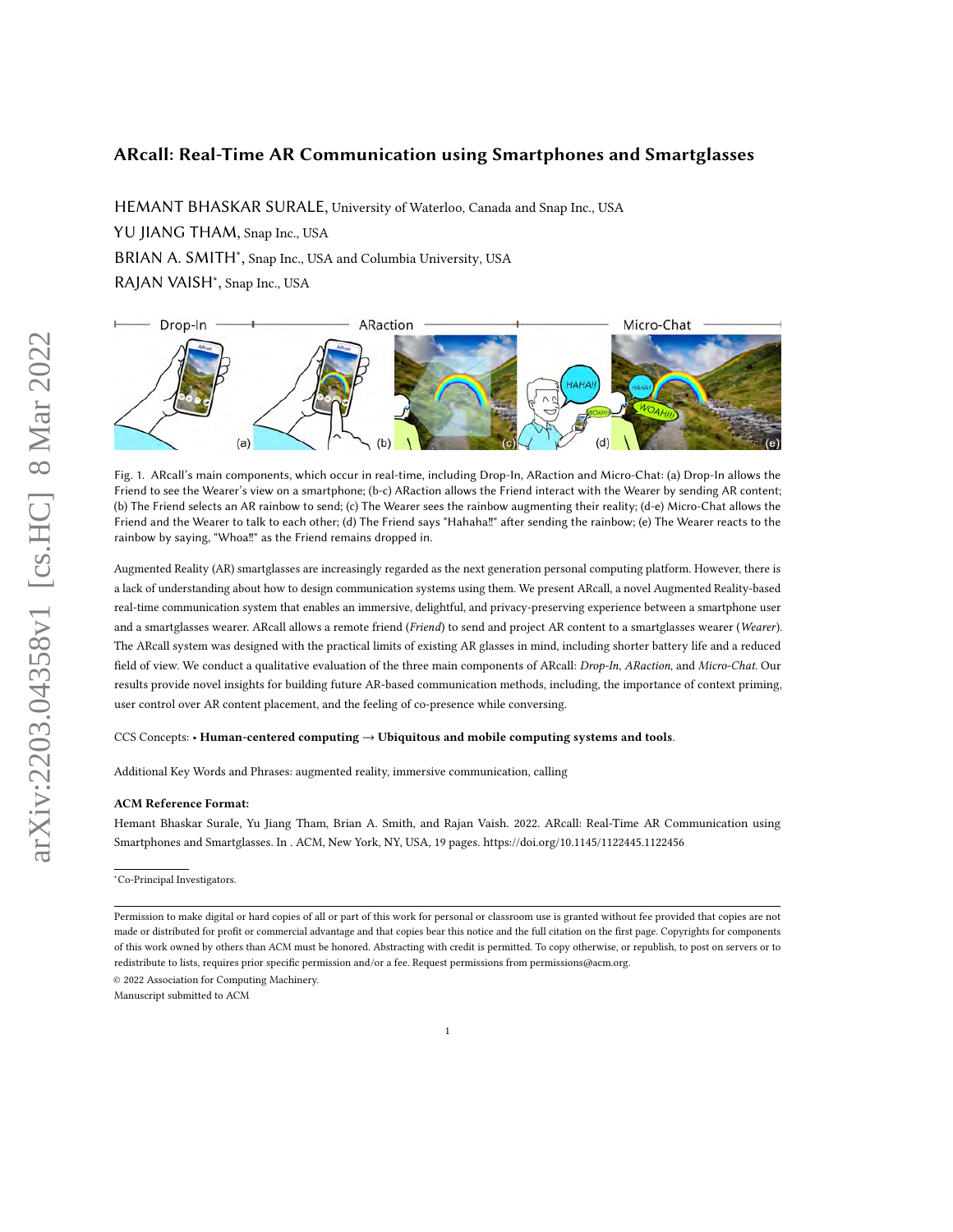## 1 INTRODUCTION

As AR-based smartglasses are evolving, they are unlocking exciting new forms of immersive communication. Prior research has explored the utility of AR mainly as a means of annotating environments [\[22,](#page-16-0) [35,](#page-16-1) [43,](#page-17-0) [54\]](#page-17-1), communicating with avatars [\[68\]](#page-18-1), relaying remote instructions and guiding [\[30,](#page-16-2) [79\]](#page-18-2), visualizing biosignals [\[69\]](#page-18-3), and rendering visual alterations [\[72\]](#page-18-4). However, there is a lack of research in understanding how AR serves in the context of informal communication using modern AR smartglasses. [\[60\]](#page-17-2). Specifically, Pfeil et al. [\[66\]](#page-18-5) highlighted the need for telepresence systems to consider both streamers' and viewers' experiences when communicating with each other via devices such as smartglasses and via device pairings such as smartglasses and smartphones. Given the recent surge in AR smartglasses in the consumer market [\[12,](#page-16-3) [24,](#page-16-4) [33,](#page-16-5) [61,](#page-17-3) [73\]](#page-18-6), it is evident that everyday communication practices will extend to AR smartglasses [\[66\]](#page-18-5). Therefore, we explore the design of ARcall, an Augmented Reality (AR) based communication system, in the context of informal communication between a smartphone user and a smartglasses wearer.

We introduce ARcall, a native AR-based real-time communication system designed to support the one-to-one paradigm [\[66\]](#page-18-5). Our system consists of two software applications: a smartglasses application for the smartglass user (the "Wearer") and a smartphone application for the smart phone user (the "Friend"). ARcall enables sending and projecting AR content to the Wearer natively in AR format. For instance, a Friend can send AR content like making it snow or dropping a rainbow into the Wearer's environment (Figure [1](#page-0-0) (b–c)). When designing ARcall, we considered the benefits of wearable and ready-to-project AR smartglasses, in addition to socio-technical constraints such as privacy, interruptions, and mixed-device configuration necessary for interactions between smartphones and smartglasses [\[1\]](#page-15-0).

ARcall consists of the following main design components:

- Drop-In: Drop-In allows the Friend to see the Wearer's current context (i.e., where they are and what they are doing) by "dropping in" and viewing a video feed of the Wearer's point of view (see Figure [1](#page-0-0) (a)). Drop-In is an invite-only feature in which the Friend is granted access to time-limited Drop-In sessions only when the Wearer goes online and invites them. Note that the Friend can decide to Drop-In at their convenience during the session.
- ARaction: ARaction enables interaction with the Wearer using AR. While dropping in on the Wearer from the smartphone, the Friend can browse, select, and send AR content to the Wearer (see Figure [1](#page-0-0) (b-c)). The AR content is then displayed on the Wearer's glasses, augmenting their reality in real time.
- Micro-Chat: A Micro-Chat is a time-bounded voice call between the Wearer and Friend. Micro-Chats enable the Friend to add meaning to the AR content they send and experience the Wearer's reaction in real time (see Figure [1](#page-0-0) (d–e)). While talking, the Friend can continue to send AR content and see the Wearer's point of view (with AR content they've just sent superimposed onto it) in real time. The Micro-Chat is capped at one minute and happens as part of the Drop-In session. It runs for as long as Drop-In session lasts, which preserves the battery life of the AR glasses. The Wearer can extend the Drop-In session in 30-second increments by tapping a button on the temple of the smartglasses during the session.

We conducted a qualitative evaluation of ARcall with 14 participants to probe overall experience, initial perceptions of the system, and feelings of connectedness and understand the limitations of native AR communication. We learned that both Friends and Wearers found ARcall to be fun and immersive and that ARaction added an element of surprise to their interactions. Friends felt that they were augmenting Wearers' reality, and Wearers felt that the AR content that their Friends sent was relevant and personalized to their environment. Wearers felt connected to their Friend by giving the Friend the ability to project AR content to their display. ARcall's Drop-In component helps Friends learn about the Wearer's context (helping the Friends select and send meaningful, personalized AR content), seeing the Wearer's point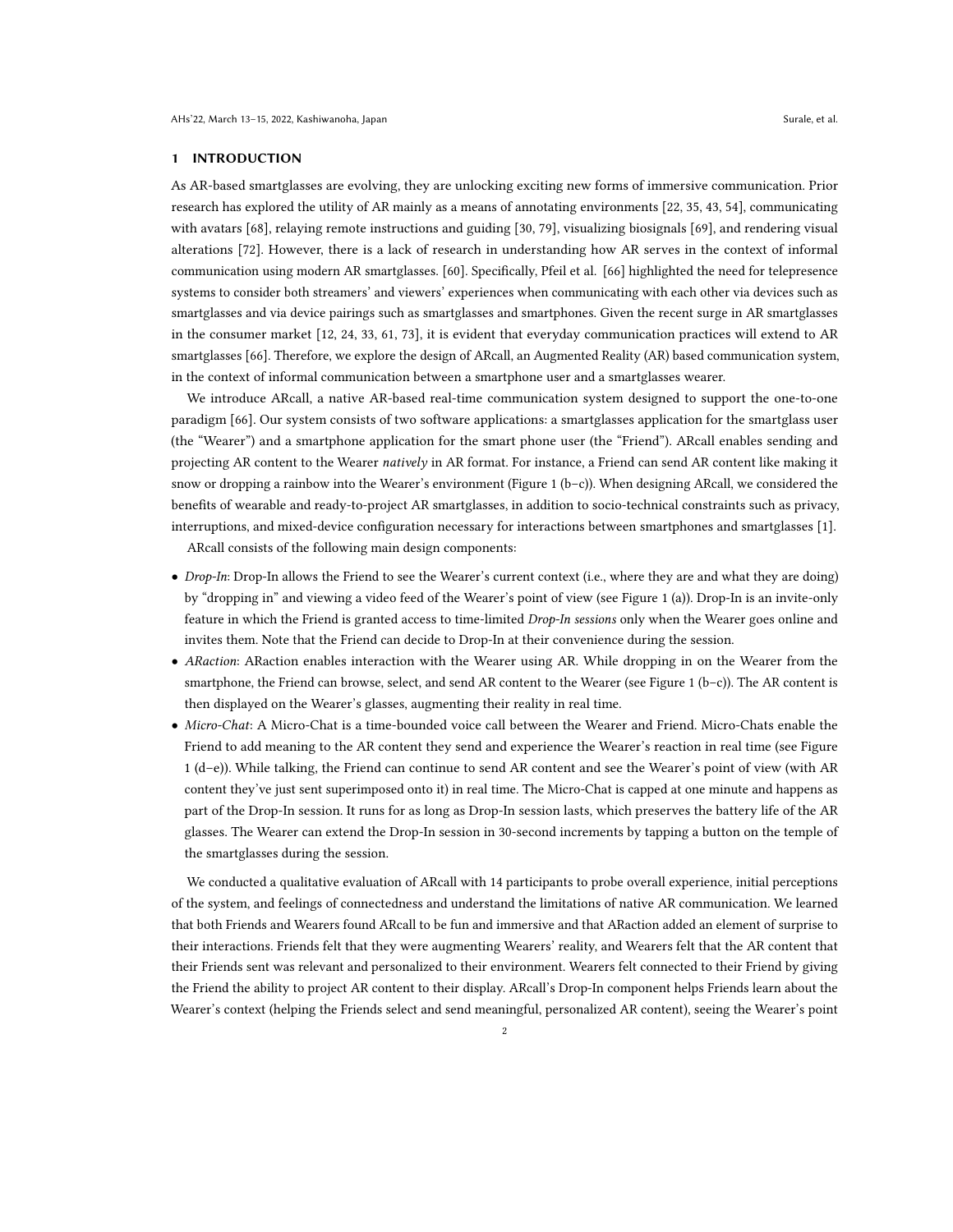of view also increased the users' feeling of togetherness. Finally, ARcall's Micro-Chat component created intimacy and added meaning to the interaction. As soon as Wearers heard their Friends talk, they felt they were sharing a moment together. Friends highly valued the ability to experience the Wearer's reaction in real-time. The main contributions of this paper are as follows:

- Understanding user behaviour and the affordances created by our augmented-reality-based real-time communication method. Our design approach takes into account the practical limitations of modern smartglasses.
- Our qualitative evaluation of the key components of our proposed system provides novel insights for building future AR-based communication methods. For instance, our evaluation revealed the importance of context priming using Drop-In, engagement using ARaction, and creating meaningful conversations using Micro-Chat.

## 2 BACKGROUND AND RELATED WORK

We examined several threads of communication-related research from the perspective of designing communication systems for AR smartglasses: AR view annotation, pre-call context assessment, and time-bounded calling.

## 2.1 AR View Annotation

To make video calls more interactive, researchers have explored how AR-based annotations can assist users engaged in collaborative tasks [\[10,](#page-16-6) [23,](#page-16-7) [31,](#page-16-8) [62\]](#page-17-4). Jo et al. [\[36\]](#page-16-9) investigated a smartphone-based system that allows a user to control a remote scene and augment it with drawings during a live video call. Similarly, Ryskeldiev et al. [\[74\]](#page-18-7) introduced a system capable of sharing the smartglasses wearer's point of view (POV), including photospherical imagery and the wearer's current orientation. The system helped reduce the cognitive load of peers involved in a remote collaboration task. Further, Nassani et al. [\[55\]](#page-17-5) found that anchoring text on live video in a spatialized way makes them more effective than displaying static text. Past research focused on creating shared experiences for collaborative tasks using either smartphones or desktop computers [\[44,](#page-17-6) [47,](#page-17-7) [52\]](#page-17-8), but it is unclear how these results would translate to smartglasses-based communication. Users exhibit different behaviors when video calling on smartglasses than when they use smartphones. For instance, Kun et al. [\[46\]](#page-17-9) show that smartglasses wearers do not spend time looking at callers' video feeds. Similarly, in virtual reality environments, He et al. [\[29\]](#page-16-10) show that the communication typically goes beyond conducting face-toface communication or collaborative tasks to projecting shared artifacts with remote audiences. In summary, most of the past research focuses on *collaboration*; the extent to which these results can translate to native AR *communication* is unknown.

Furthermore, current AR-based communication practices are limited in four ways [\[13,](#page-16-11) [26,](#page-16-12) [77\]](#page-18-8). First, the sender can send AR content, often in the form of a pre-recorded video with superimposed AR content, without seeing the Friend's current context, so the AR may not be relevant to the Friends' surroundings. Second, these experiences are less mobile-friendly since users have to hold their smartphones facing themselves. Third, they are suitable only for smartphones or desktop computers rather than smartglasses. ARcall, on the other hand, focuses on providing users with the ability to remotely augment the reality of the smartglasses wearer in real-time, as opposed to sending pre-recorded AR content or streaming a 3D model of the caller using a complex assembly to emulate face-to-face communication [\[21,](#page-16-13) [42,](#page-17-10) [64\]](#page-17-11).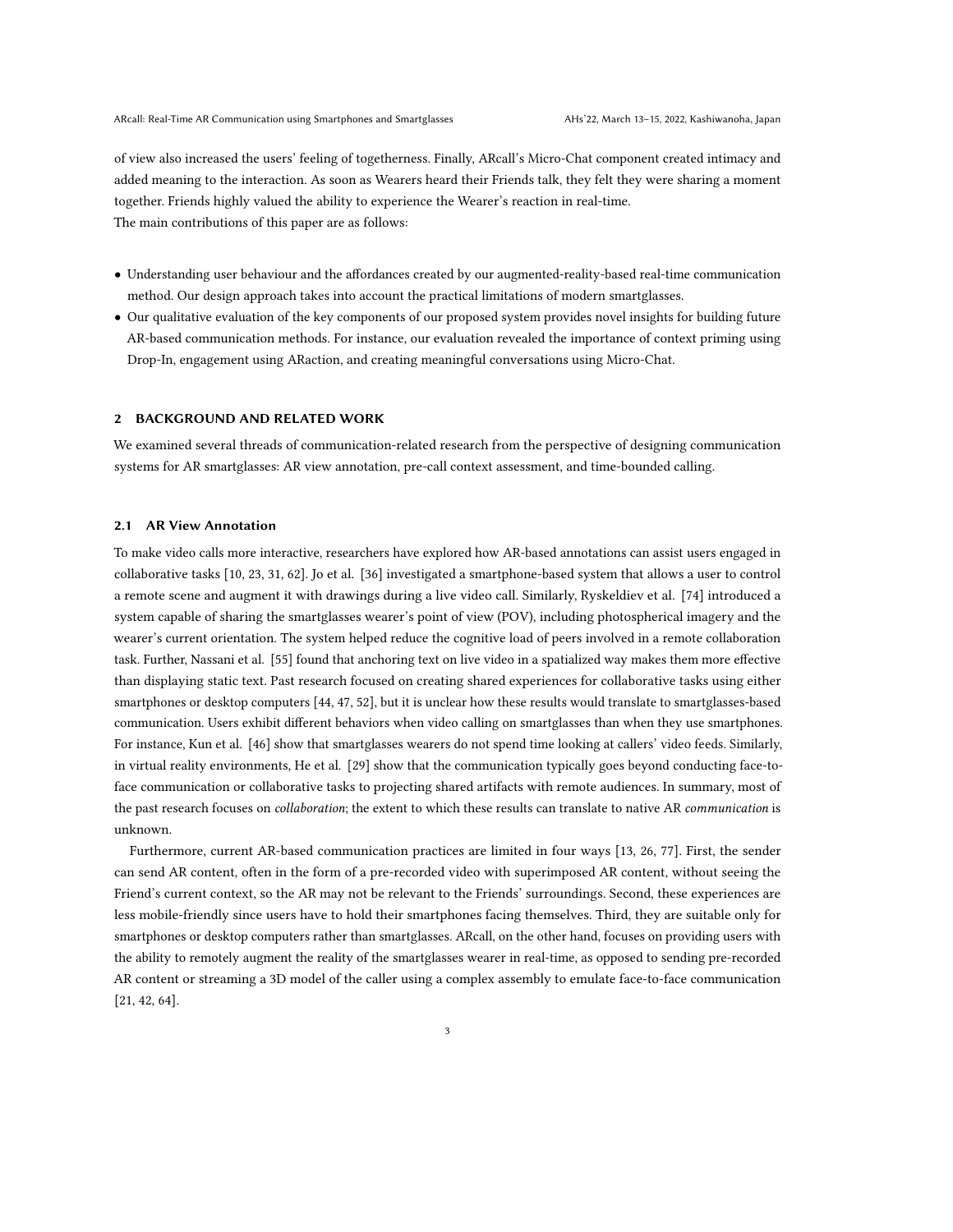#### 2.2 Context Assessment before Calling

Allowing friends or family members to bring unique experiences to users' smartglasses in a satisfying way without any explicit triggers from them is a challenge. It is important for callers to know their friends' availability before calling and potentially interrupting them. Ames et al. [\[4\]](#page-15-1), however, show that family members often do not schedule video calls in advance and consider it socially strange or unnatural to do so. Unplanned audio and video calls typically start with questions such as "Are you busy?", "Where are you?", and "Is this a good time to talk?"; however, in the AR context, it may be too late to ask such questions once the call has been placed. Nardi et al. [\[53\]](#page-17-12) highlighted this fundamental asymmetry in conversation, referring to limits on the receiver's availability, especially when the person is engaged in another task or conversation.

One way to tackle such issues is by implementing a two-step calling process. In the first step, a caller gauges the context of the callee and in the next step, initiates a call. For instance, Cramer et al. [\[14\]](#page-16-14) investigated the "check-in" model of location sharing, in which a user pre-defines a list of friends or publicly shares their check-in location to help others determine an appropriate time to call. A similar study by Schildt et al. [\[75\]](#page-18-9) reported that the participants often checked the location of someone they were about to contact to determine if the person they wanted to call was available for further communication. Pfleging et al. [\[67\]](#page-18-10) proposed a solution that shares a driver's live camera feed; this enables the caller to become a "virtual passenger" in the vehicle, thereby empowering the caller to gauge the current situation and act accordingly. Further, modern video chatting applications address this challenge by notifying others when the callee is available or online. For instance, apps like Houseparty app [\[32\]](#page-16-15) and Clubhouse [\[3\]](#page-15-2) send users notifications when their friends are available for a video or audio chat. Facebook Rooms [\[20\]](#page-16-16) adopts a similar approach.

Procyk et al. [\[70\]](#page-18-11) prototyped a wearable video chat experience in which loved ones participated in a collaborative task over distance. Participants used smartphones and cameras mounted on either a hat or a normal pair of glasses. However, to date, no past work has explored the role of context assessment prior to initiating a conversation with a smartglasses wearer, an aspect of AR communication we investigate with the ARcall's Drop-In feature.

#### 2.3 Time-Bounded Calls for Mobility

Video chat as a means of experience sharing has received significant attention [\[9,](#page-16-17) [27,](#page-16-18) [58\]](#page-17-13); the use of AR glasses to support video-based exchanges is a particularly attractive extension, as smart eyewear can support hands-free experience sharing with great ease. Typically, such scenarios involve the smartglasses wearer broadcasting their video and the remote user viewing the video and participating virtually. Increasing the remote user's sense of participation is key to making such interactions engaging. Procyk et al. [\[70\]](#page-18-11) showed that audio played a central role in creating a strong sense of presence and connection with the remote partner during a shared remote activity. Similarly, Neustaedter et al. [\[57\]](#page-17-14) examined the role of audio during a passive always-on video call in which family members simply wanted to be aware of what another member was doing without explicitly conversing during the call. Depending on the situation, an AR glasses wearer may not always want to see a video of the caller [\[46\]](#page-17-9).

Despite the advantage of AR smartglasses allowing others to share the wearer's viewpoint anytime and having a screen that can project anytime, they also have a significant disadvantage in terms of experience sharing. Specifically, voice and video calls drain their batteries quickly, rendering them unusable until they are recharged. One potential solution to this problem is to support time-bound calls on AR smartglasses. Limiting call length may also help the wearer to focus, as past studies emphasize that users' cognitive resources are very limited when they are mobile [\[65\]](#page-17-15). There is a lack of significant research on time-bounded video calls using AR glasses.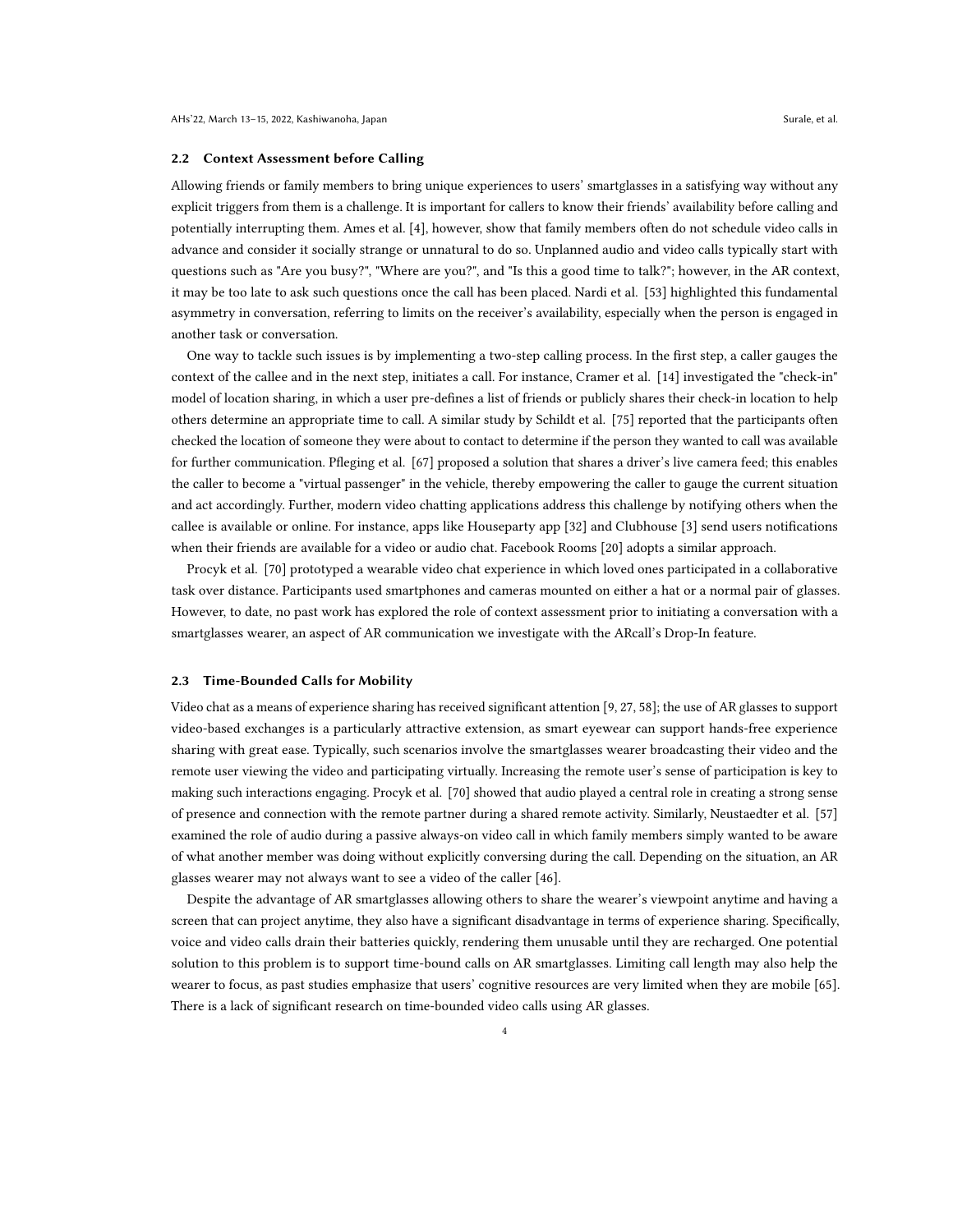We attempt to provide a feasible solution to the three core problems outlined above — enhancing interaction, enabling context assessment, and implementing time-bounded calling to limit power consumption — in designing for a wearable form factor. With ARcall, our goal is to reinvent traditional communication practices for wearable smartglasses, Keeping in mind the challenges such as shorter call duration (due to limited battery), context assessment, and AR-based interactions, Pfeil et al. [\[66\]](#page-18-5) emphasized the need to develop a new set of design considerations for use with modern wearable technologies. Therefore, we will analyze a unique set of design considerations in the following section.

## 3 DESIGN CONSIDERATIONS

Our design considerations focus on the benefits of the mobile, wearable, and ready-to-project AR smartglasses form factor while also accounting for socio-technical limitations [\[1\]](#page-15-0) such as privacy, interruptions, control, and so forth.

<span id="page-4-1"></span>D1. Giving control to Wearers and freedom to Friends: An AR communication system must balance the interests of both the Wearer and the Friend: it must give Friends (callers) the ability to initiate calls [\[65\]](#page-17-15) while preserving the Wearer's ultimate control over when they can be called [\[15\]](#page-16-19). Through ARcall's Drop-In component, we explore two techniques for addressing these competing interests. First, Drop-In is invite-only, meaning Friends can only drop in when the Wearer starts a session and invites them. Second, once invited, the Friend can drop in at any time to gauge the Wearer's context — where they are and what they are doing — before sending AR content and speaking to the Wearer in a Micro-Chat. Once invited, the Friend can drop in as many times as they want during the ARcall session.

<span id="page-4-0"></span>D2. Respecting the Wearer's privacy: Sharing one's real-time camera feed with a remote Friend can make smartglass communication more compelling, but it also raises privacy concerns. Often, users have concerns over whether they might be bothering the person they want to reach before placing a call [\[38\]](#page-16-20). Our design for ARcall explores three techniques for mitigating privacy concerns. First, ARcall's *Drop-In* component is invite-only, as described in D1, and is designed only for interactions with a single Friend. Second, invitations automatically expire after one hour. Third, ARcall gives Wearers the option of blurring their video feeds. Naively, one might be tempted to include additional privacy controls, but it is critical to balance explicit efforts to fine-tune the privacy controls against the risk of degrading the user experience [\[2\]](#page-15-3).

<span id="page-4-3"></span>D3. Facilitating relevant and well-placed AR content: Native AR communication is potentially compelling for users because it can directly augment the Wearer's reality. For example, a Friend might send AR balloons to the Wearer on their birthday, and the balloons might appear to float in front of them. Two key determinants of whether or not the AR is compelling, however, are whether it is well-suited to the Wearer's current environment (i.e., whether it is relevant to the Wearer's context [\[50\]](#page-17-16)), and whether it is well-placed within that environment [\[71\]](#page-18-12). For instance, in ARcall, Drop-In allows the Friend to see that the Wearer is celebrating their birthday, and ARaction allows them to augment the Wearer's reality with a floating balloon in the same way they could in the real world.

<span id="page-4-2"></span>D4. Field-of-view accommodation: Effective AR experiences must take into account the limited field of view afforded by the displays currently built into smartglasses. With this in mind, in designing ARcall, we explored the effectiveness of restricting AR content to allow 3D objects (virtual models) only rather than entire "world reskins" [\[16,](#page-16-21) [45\]](#page-17-17). In our exploration, Wearers found the AR content to be more compelling when it augmented part of their environment rather than the entire environment.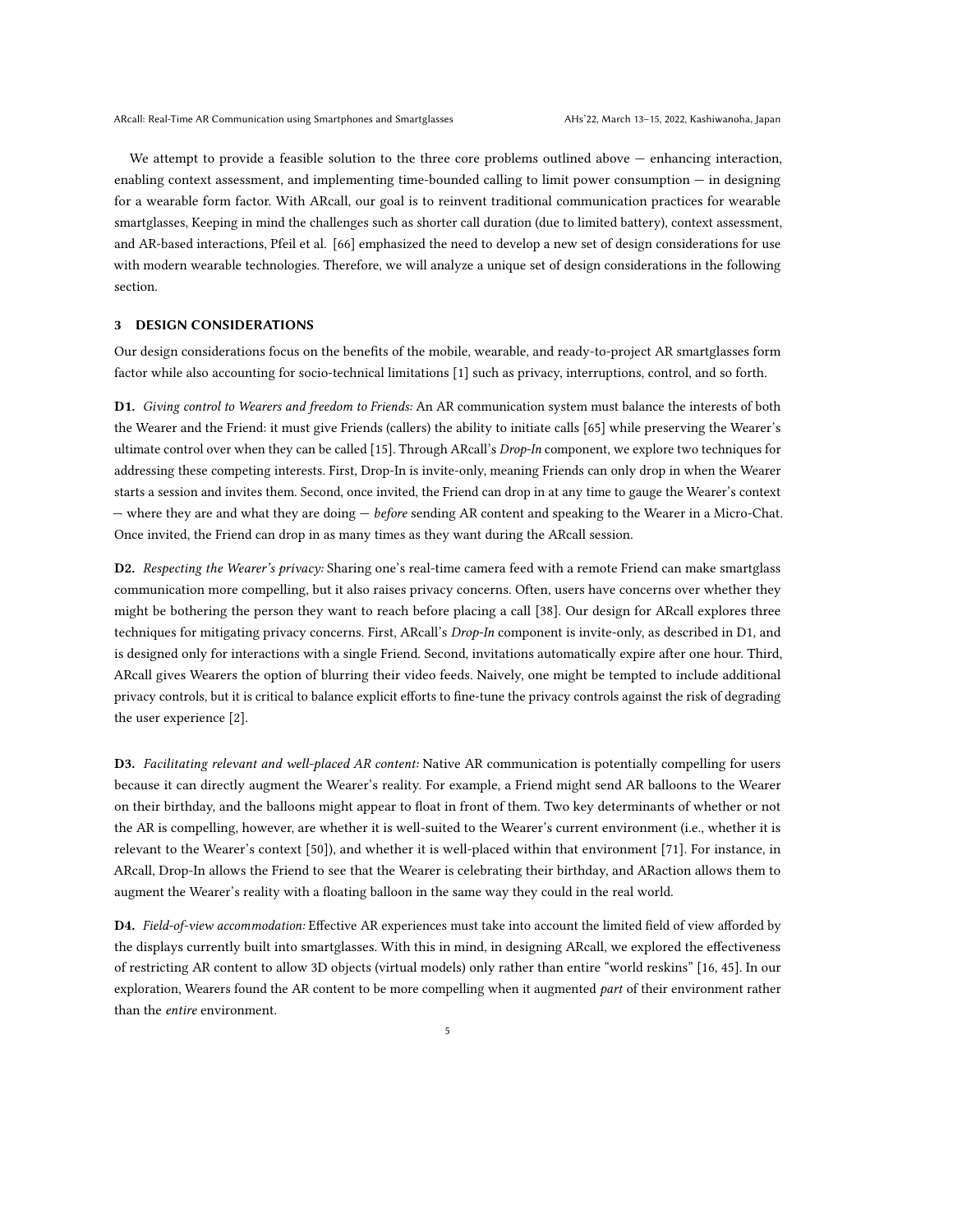<span id="page-5-1"></span>AHs'22, March 13–15, 2022, Kashiwanoha, Japan Surale, et al. Surale, et al. Surale, et al.



Fig. 2. ARcall interaction sequence. The Wearer starts the ARcall session, which invites the Friend to Drop-In. Later, the Friend drops in and surprises the Wearer with an AR rainbow. The Wearer reacts by saying "WHOA‼", and the two start chatting while the Friend sends even more AR content.

<span id="page-5-0"></span>D5. Handling power constraints: Power constraints are a major hurdle for current smartglass devices [\[28,](#page-16-22) [51\]](#page-17-18). This is especially true for AR communication applications: prolonged and simultaneous operation of smartglass device displays, microphones, and live camera feeds (for instance, during audio or video calls) mean that it is critical to carefully manage power consumption. To constrain power consumption while giving users flexibility, Drop-In sessions are kept short: the Wearer can configure them to last between 30 seconds and one minute. However, if desired, the Wearer can extend active Drop-In sessions (while the Friend is currently dropped in) by 30-second increments by tapping a button on the temple of the smartglasses, and they can do this as many times as they want.

## 4 ARCALL

ARcall is an mixed-device calling system that facilitates AR-based real-time calls between smartphones and smartglasses. It comprises a smartglasses app (Glass App) for the Wearer and a smartphone app (Friend App) for the Friend (see Figure [3\)](#page-6-0). The Wearer also has a companion smartphone app (Wearer App) to start and end ARcall sessions and configure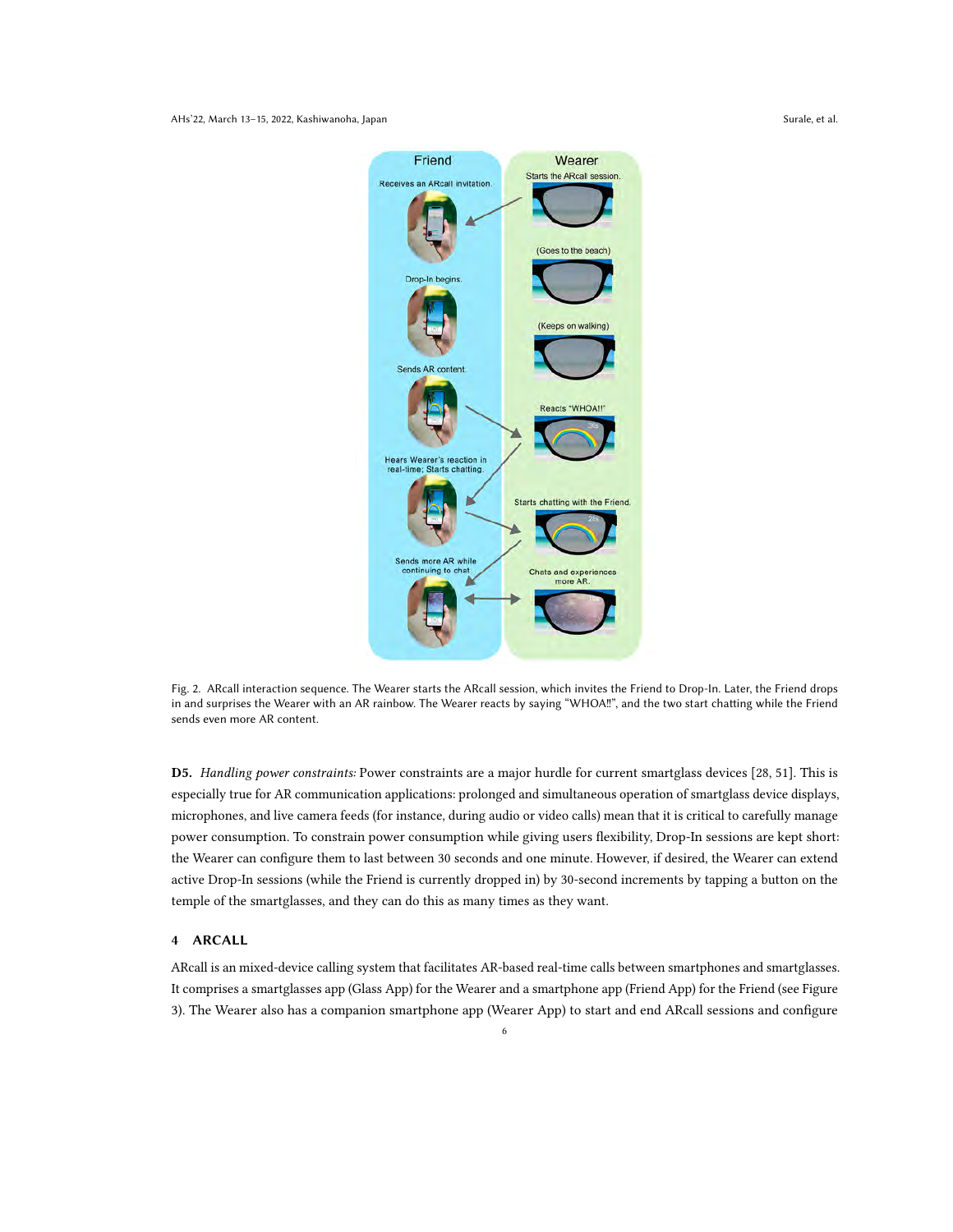<span id="page-6-0"></span>

Fig. 3. ARcall System Diagram: (a) The 'Friend App' enables a Friend to drop in, send AR content, and talk to the Wearer; (b) The Web server handles video streaming, Friendship database, ARcall preferences, and connects the Wearer with the Friend remotely in real time; (c) The 'Wearer App' lets the Wearer control their preferences and start ARcall sessions. The 'Glass App' enables the Wearer to experience projected AR content.

other settings. This is in line with most consumer camera glasses [\[12,](#page-16-3) [33,](#page-16-5) [78\]](#page-18-13), which have companion smartphone apps to control their settings.

First, the Wearer starts an ARcall session to invite their Friend to drop in. The ARcall sessions can last for up to an hour and expires automatically. During this time, the Friend can drop in anytime, initiating Drop-In sessions. Drop-In sessions are moments of co-presence between the Wearer and Friend that last for up to a minute each. During these Drop-In sessions, the Friend can engage with the Wearer using AR and voice in real-time. The end-to-end latency is around 100ms.

As an example of a typical interaction, the Wearer, who is going to the beach, might create an ARcall session to invite a close friend to drop in. The Friend can then drop in anytime in the next hour. This allows the Friend to learn the Wearer's context — where they are and what are they doing — before sending AR content and interacting with the Wearer. The AR content augments the Wearer's reality. The Friend can experience their reaction, and the two can talk to each other in real time. If the Wearer wants, they can tap on their smartglasses to extend the Drop-In session by 30-second increments, or the call ends, and the Friend can drop in again anytime during the ARcall session. These short Drop-In sessions preserve the battery in the smartglasses, but give the Wearer control to engage with the Friend for as long as they want. ARcall makes it possible for the smartglasses Wearer and their Friend to share a native AR-based experience in real-time.

## Wearer Side:

Our Wearer app is written in Swift and runs on iOS. The Wearer app runs on a companion smartphone. This app provides controls to set the duration of an ARcall session, to start and end the session, and to select a Friend to send the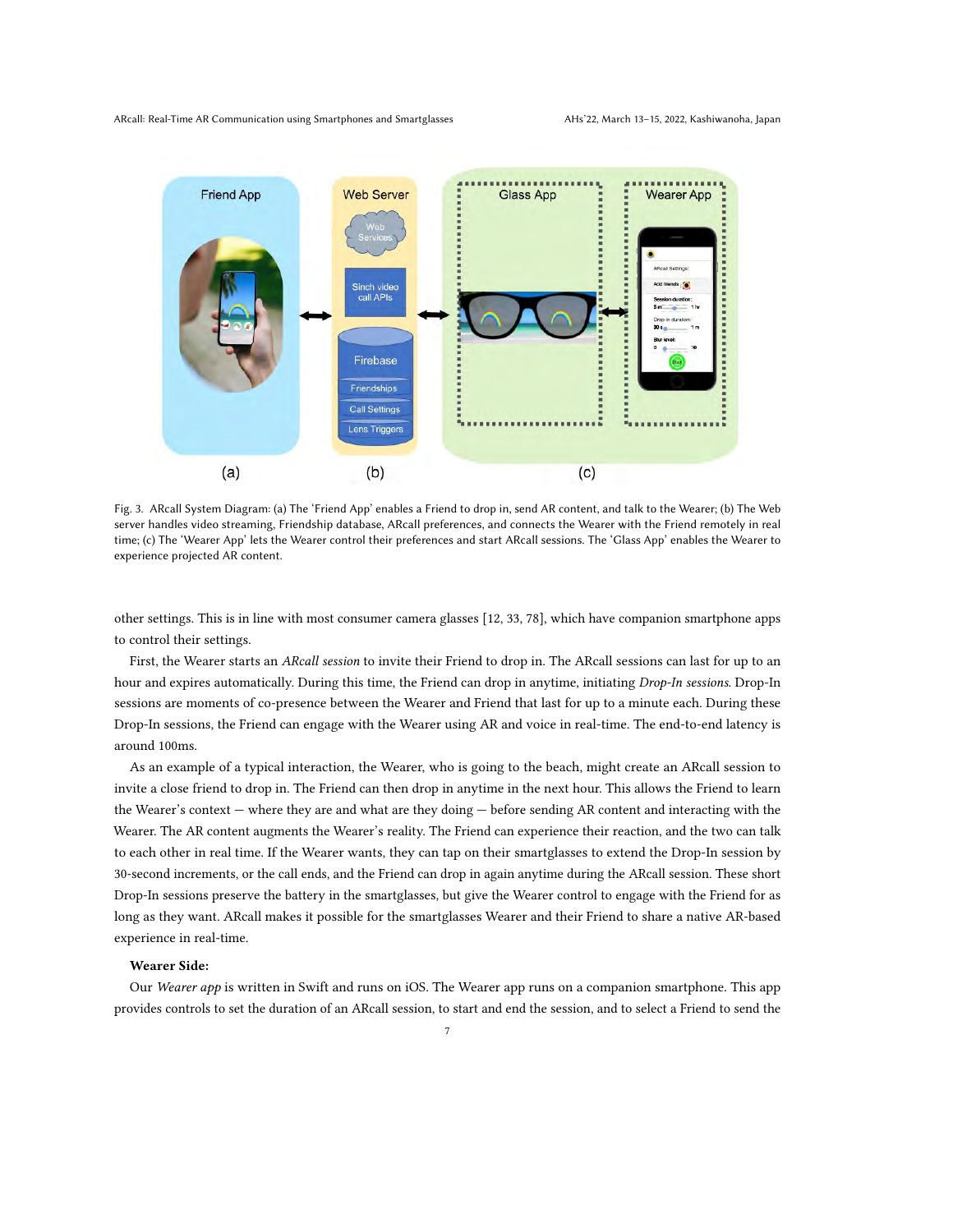ARcall invite to. The Wearer sets the ARcall parameters before inviting their Friend. These parameters are then pushed to a cloud database server, Firebase [\[25\]](#page-16-23).

Our Glass app, which runs on the Wearer's smartglasses, is written in Java and runs on Android operating system version 5.0 and API level 21. ARcall was implemented on Snap's 4th Generation AR Spectacles (2021) [\[34\]](#page-16-24). We used the Sinch video calling API [\[76\]](#page-18-14) for both the Glass app and the smartphone app used by the Friend. The Glass app pulls the ARcall session parameters from the cloud database server. Note that these parameters are set in the Wearer app before starting the ARcall session. The Glass app also listens to the taps on the right temple of the smartglasses.

## Friend Side:

Friend App is written in Swift and runs on iOS. The Wearer app runs on a smartphone. This application used ARKit [\[7\]](#page-16-25), SceneKit [\[6\]](#page-16-26), and SpriteKit [\[8\]](#page-16-27) to render AR content on the smartphone. It also employs the Sinch video calling APIs [\[76\]](#page-18-14) to support high-quality video calls with the Wearer. This application supports three tasks: scrolling through the list of AR content, sending the AR content to the Glass App, and the ability to mute microphone audio.

## 5 MAIN DESIGN COMPONENTS

We introduce three main components of ARcall, namely Drop-In, ARaction, and Micro-Chat. We describe these components along with the corresponding application features available to both the Wearer and the Friend.

## 5.1 Drop-In

Drop-In allows the Friend to see the Wearer's live context — where they are and what they are doing — by "dropping in"and seeing a video feed of the Wearer's point of view (see Figure [1](#page-0-0) (a)). This is an invite-only feature between the Wearer and the Friend.

## Wearer Side:

Inviting the Friend to the ARcall session (Wearer App): The Wearer specifies the Friend they are inviting before beginning the ARcall session. The information about the Friend is maintained in the cloud database server, Firebase [\[25\]](#page-16-23). The Wearer can add or remove the Friend as desired.

Setting the blur level (Wearer App): The Wearer can control the way their point of view (POV) is shared with the Friend. The blur level can be set to a value from 0 (high quality video stream) to 10 (completely blurred video stream). Blur control gives the Wearer a flexible way to maintain their privacy and to control their visual feed prior to inviting the Friend to drop in [\(D2\)](#page-4-0).

Setting an ARcall session duration (Wearer App): The ARcall session's duration (i.e., the period during which the Friend is allowed to drop in) can be set for 5 minutes to an hour. The Wearer has to explicitly tap the "start" button to begin the ARcall session.

Setting a Drop-In session duration (Wearer App): The Wearer can also set how long each Drop-In session (period of co-presence with the Friend) can last within the greater ARcall session. We call this the Drop-In session duration. We conducted empirical tests to assess how long the smartglasses could support video streaming before becoming too hot [\(D5\)](#page-5-0). Informed by this test, we restricted the possible duration to between 30 seconds to a minute. Regardless of the chosen duration, the Wearer can extend an active Drop-In session (one in which their Friend is currently dropped in) by 30-second increments, and they can do this as many times as they want.

8

Friend Side: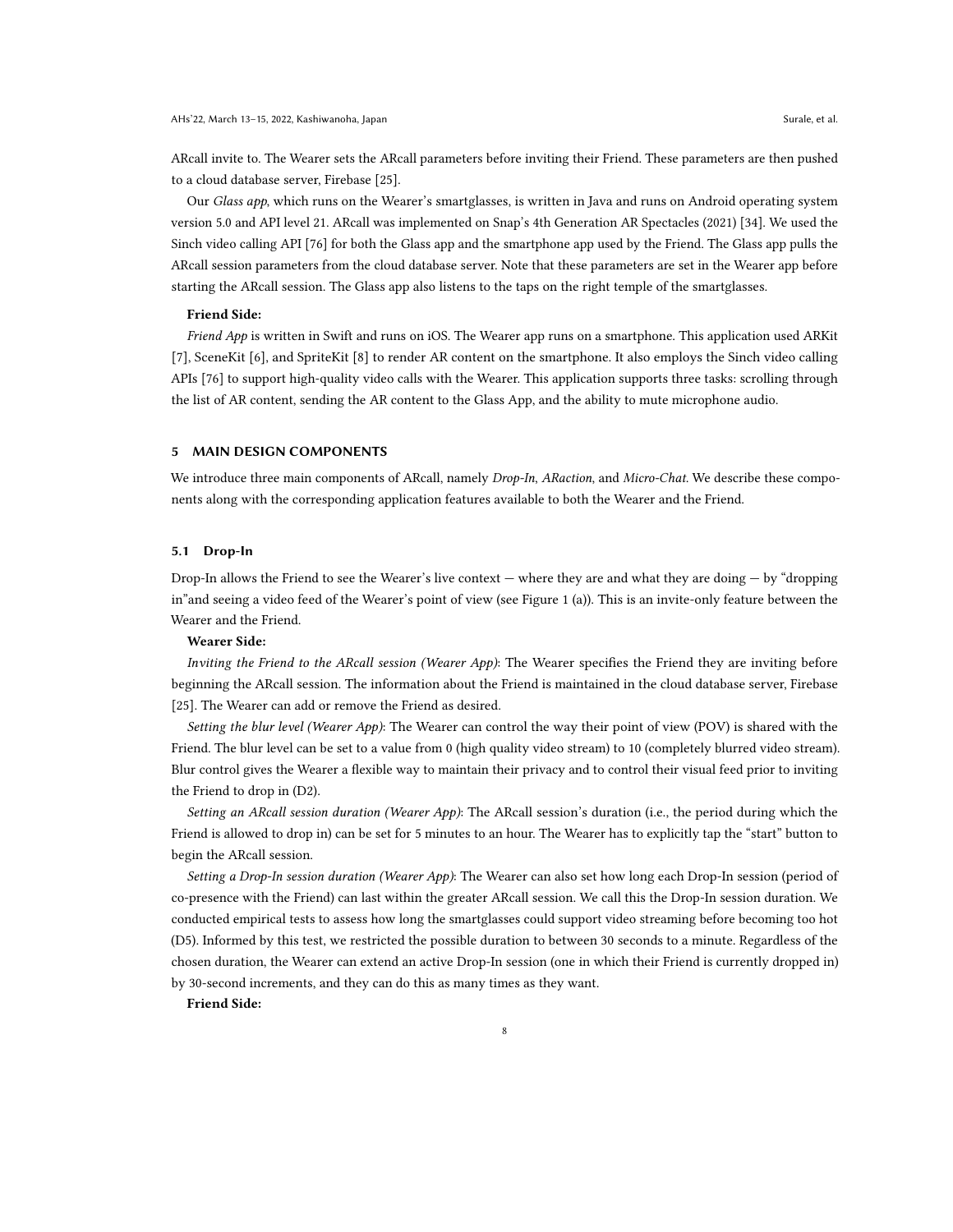ARcall: Real-Time AR Communication using Smartphones and Smartglasses AHs'22, March 13-15, 2022, Kashiwanoha, Japan

<span id="page-8-0"></span>

Fig. 4. (Left) The Friend selects an AR phoenix from a carousel on the Friend App. (Right) The AR phoenix is immediately projected onto the Wearer's point of view.

Reacting to an invitation (Friend App): When the Wearer begins the ARcall session, the Friend will receive a Drop-In invitation on their smartphone. The Friend can then drop in anytime by tapping on the invitation.

Seeing the Wearer's POV (Friend App): When the Friend participates in the Drop-In session, they can see and hear what's happening in the Wearer's environment via a camera feed. This camera feed is placed at the center of the smartphone display, as shown in Figure [4.](#page-8-0) The remote Friend can gauge the Wearer's context — where they are and what are they doing  $-$  in order to send them AR content [\(D1\)](#page-4-1).

## 5.2 ARaction

ARaction component enables interaction with the Wearer using AR content. The Friend augments the Wearer's reality by projecting AR content onto their POV. As illustrated by Figures [2](#page-5-1) and [4,](#page-8-0) the Friend can send AR content in real-time after dropping in.

# Friend Side:

Selecting the AR Content (Friend App): We carefully selected AR content that fits the display and can be seen clearly by the Wearer. With [D4](#page-4-2) and [D3](#page-4-3) in mind, we chose two types of AR content. The first type consists of animated 3D virtual objects, such as a flying bird or a dragon, that are placed in the middle of the smartglass display when sent by the Friend (see Figure [5\)](#page-9-0). Animated content can improve the quality of expression while conversing [\[5\]](#page-16-28). These 3D objects will follow the Wearer's head position and will remain visible, staying in the field-of-view of the smartglasses. The second AR content type consists of particle objects, such as snow flakes, that completely cover the smartglass display. In total, we employed ten pieces of AR content. The AR content was organized as a horizontal carousel at the bottom of the screen (see Figure [4\)](#page-8-0), similar to popular photo- and video-sharing apps such as Snapchat [\[59\]](#page-17-19) and Instagram [\[19\]](#page-16-29). Only one piece of AR content can be displayed to the Wearer at a time, but the Friend can send as many pieces of AR content as they wish.

Sending AR content (Friend App): After the Friend drops in to gauge the Wearer's context, they can choose a piece of AR content to project to the Wearer's view. While Drop-In lets the remote Friend peek into the Wearer's context, ARaction lets them project AR content at appropriate times [\(D1\)](#page-4-1).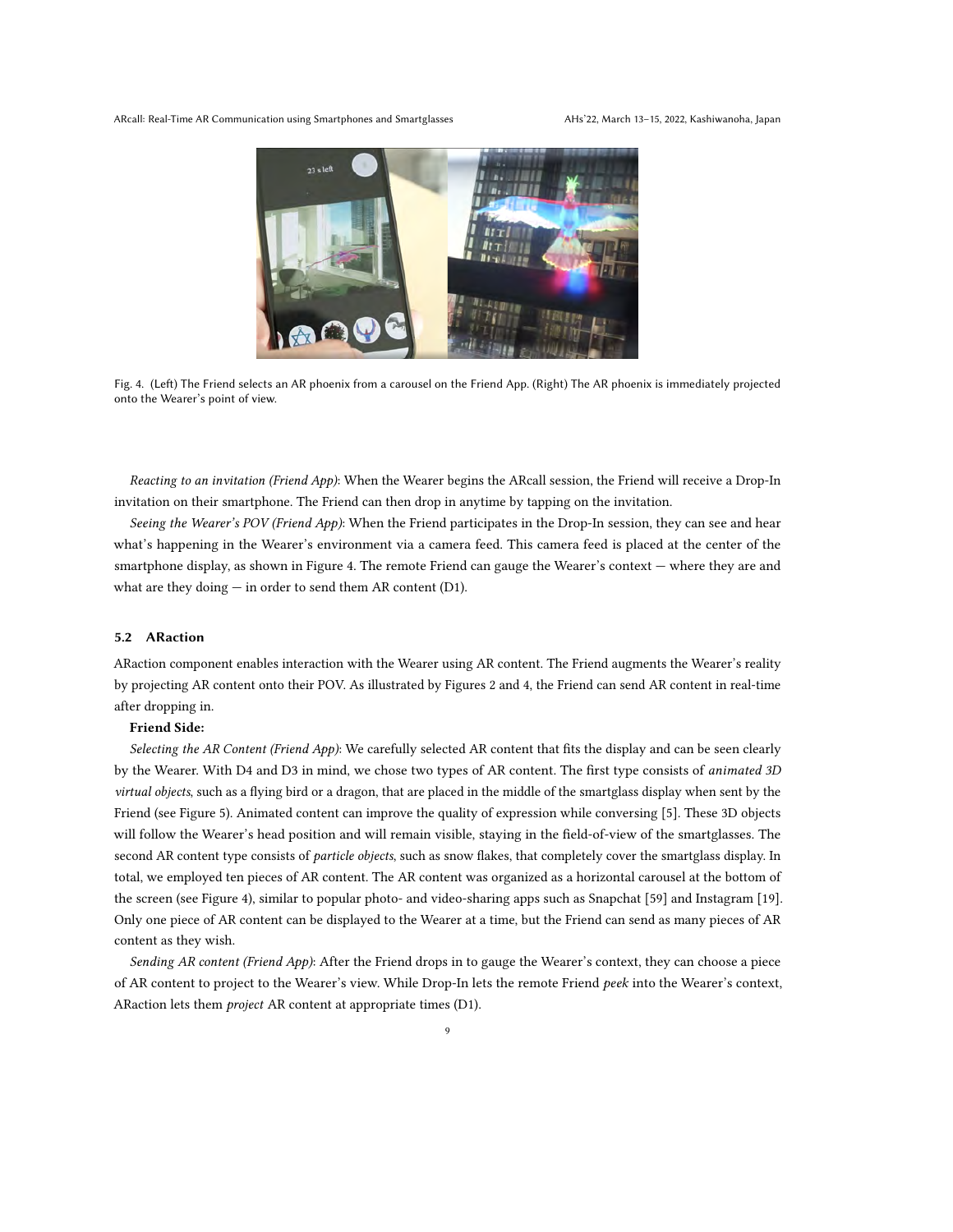<span id="page-9-0"></span>

Fig. 5. Sample AR content for the Friend. We show (left to right) a phoenix, a dragon, holiday ornaments, and snow.

## 5.3 Micro-Chat

A Micro-Chat is a time-bounded voice call between the Wearer and the Friend that happens alongside the ARaction and adds meaning to it. It starts as soon as the the Drop-In session starts, specifically, once the Friend drops in to see the Wearer's point of view.

## Wearer Side:

Extending a Drop-In session (Glass App): A countdown timer shows the time remaining in the Drop-In session. The timer's state is synced with the Glass App. The Wearer can extend the Drop-In session by 30-second increments during the session by pressing a button located on the right temple of the smartglasses.

## Friend Side:

Setting audio controls (Friend App): The Friend's smartphone app lets them 'mute' or 'unmute' their microphone, so they can decide when they would like to start talking to the Wearer (see Figure [4](#page-8-0) (left)).

# 6 FIRST-USE STUDY

This study qualitatively evaluated the following four aspects of the ARcall: (1) the overall user experience, (2) initial perceptions of using ARcall, (3) the feeling of connectedness, and (4) the friction points of using ARcall.

## 6.1 Participants

In total, 14 volunteers participated in the study. Our study group consisted of four females and ten males, with two participants in their 20s and 12 in 30s. The participants had diverse backgrounds and included a 3D artist, a product designer, a hardware engineer, and a software engineer. We asked participants to participate in pairs with their friends, so in total, we had seven sessions. Six participants had prior experience with smartglasses, seven participants had experience using AR filters, and nine participants were used to communicating with their friends using photos or videos using a smartphone. All Wearer participants had normal or corrected vision and did not wear prescription glasses.

# 6.2 Procedure

The participants went through a five-step procedure: a demographic questionnaire, ARcall onboarding, ARcall experience testing, a post-experience questionnaire, and a semi-structured interview. The ARcall experience testing took 10-15 minutes, and the study took roughly 60 minutes.

First, each pair of participants completed a demographic survey that asked them to indicate their age, gender, and relationship. Next, we conducted a 20-minute onboarding session in which we showed the participant pairs how to use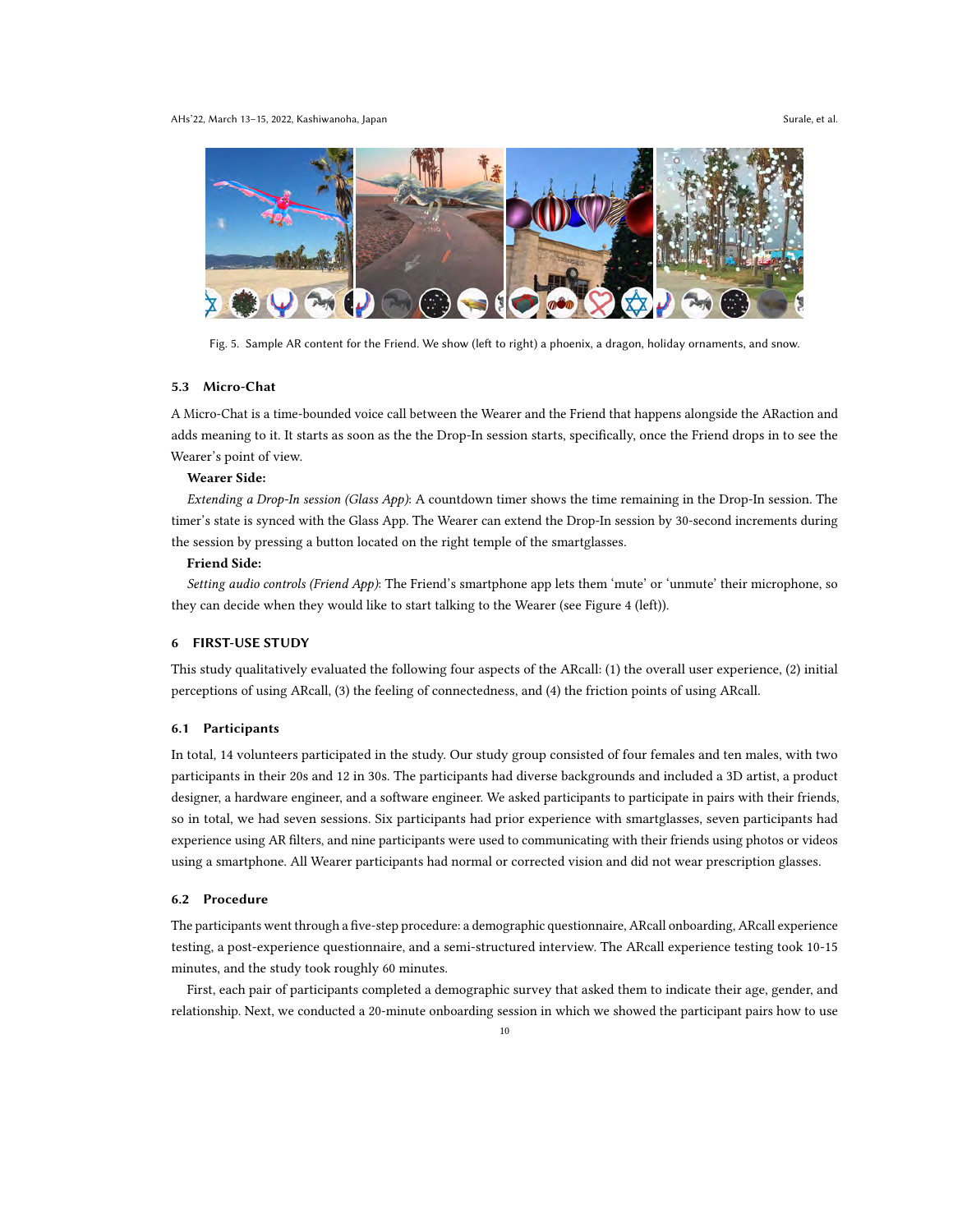ARcall and explained the available AR content. This try-it-yourself onboarding session ensured that we could mitigate the novelty effect of using smartglass. Since we conducted our investigation during the holiday season, we themed the AR content around holiday festivities and fantasy.

Next, for a portion of the ARcall experience testing, we asked the pairs to imagine that they lived in different places. We asked the Friend participant to use ARcall to send the Wearer holiday cheer, and we asked the Wearer to take a walk outside and invite the Friend to drop in. The Friend stayed in a conference room while the Wearer took a walk outside. Over 70 percent of informal calls in daily life consist of small talk and showing people things from our immediate environments that we would like to discuss [\[63\]](#page-17-20). These informal calls are typically short in duration, spanning 10-15 minutes each. Considering the primary use of camera glasses when wearers are engaged in outdoor activities [\[11,](#page-16-30) [56\]](#page-17-21) and the limited cognitive resources at the Wearer's disposal [\[65\]](#page-17-15), the ARcall experience was designed to run for 10-15 minutes.

All of the AR content available for the Friend to send was festivity or fantasy themed (see Figure [5\)](#page-9-0), as the study took place around the holiday season. The available content included a bird, a dragon, holiday ornaments, holiday gifts, snow, a Star of David, a whale, a mistletoe sprig, a unicorn, a reindeer, and a Santa on a sleigh. To observe whether the Wearer's context played a role in the AR content selected, we placed six visual artifacts along the Wearer's walking path. Each artifact was themed to subtly correspond to a piece of AR content that the Friends could select. For example, a news story poster with a banner image of a dragon. Figure [6](#page-11-0) (b) top highlights a sample of the visual artifacts that we placed on the walking path, along with their associated AR content.

Next, we asked the pair to complete a post-experience questionnaire that probed the users' experience with Drop-In, ARaction and Micro-Chat, which included open-ended questions with responses on a 7-point Likert scale (i.e., "1" indicated Strongly Disagree and "7" indicated Strongly Agree). Lastly, we conducted a semi-structured interview to capture remarks that the questionnaire may not have elicited.

6.2.1 Data collection and Analysis. The software application logs were analyzed to derive quantitative metrics like the median duration of the Drop-In session, the median number of AR content items sent, and the total number of times the session was extended. Further, a thematic analysis of the post-experiment responses and the semi-structured interview responses was conducted. Two separate researchers iteratively coded the collected data, then merged their findings to identify the common themes that emerged on further analysis. We discuss these themes for each ARcall design component in the next section. Our evaluation protocol and analysis method are similar to Judge et al. 's investigation [\[38\]](#page-16-20).

### 7 RESULTS

The median Drop-In session duration was 1.9 minutes, and the median number of pieces of AR content sent per Drop-In session was 11. Over 200 pieces of AR content were sent in total, and Wearers extended the duration of the Drop-In sessions 48 times. Overall, the participants provided positive feedback on the experience of using ARcall and felt that it would add great value to smartglasses (MED=6).

## <span id="page-10-0"></span>7.1 Experience with ARaction

Wearers reported that the AR content they got from Friends was highly relevant to their context (MED=6) and felt that it augmented their reality (MED=6). Moreover, they were able to understand Friends' intent behind the AR content (MED=6). This shows that ARcall's three components worked together effectively, allowing Friends to drop in to gauge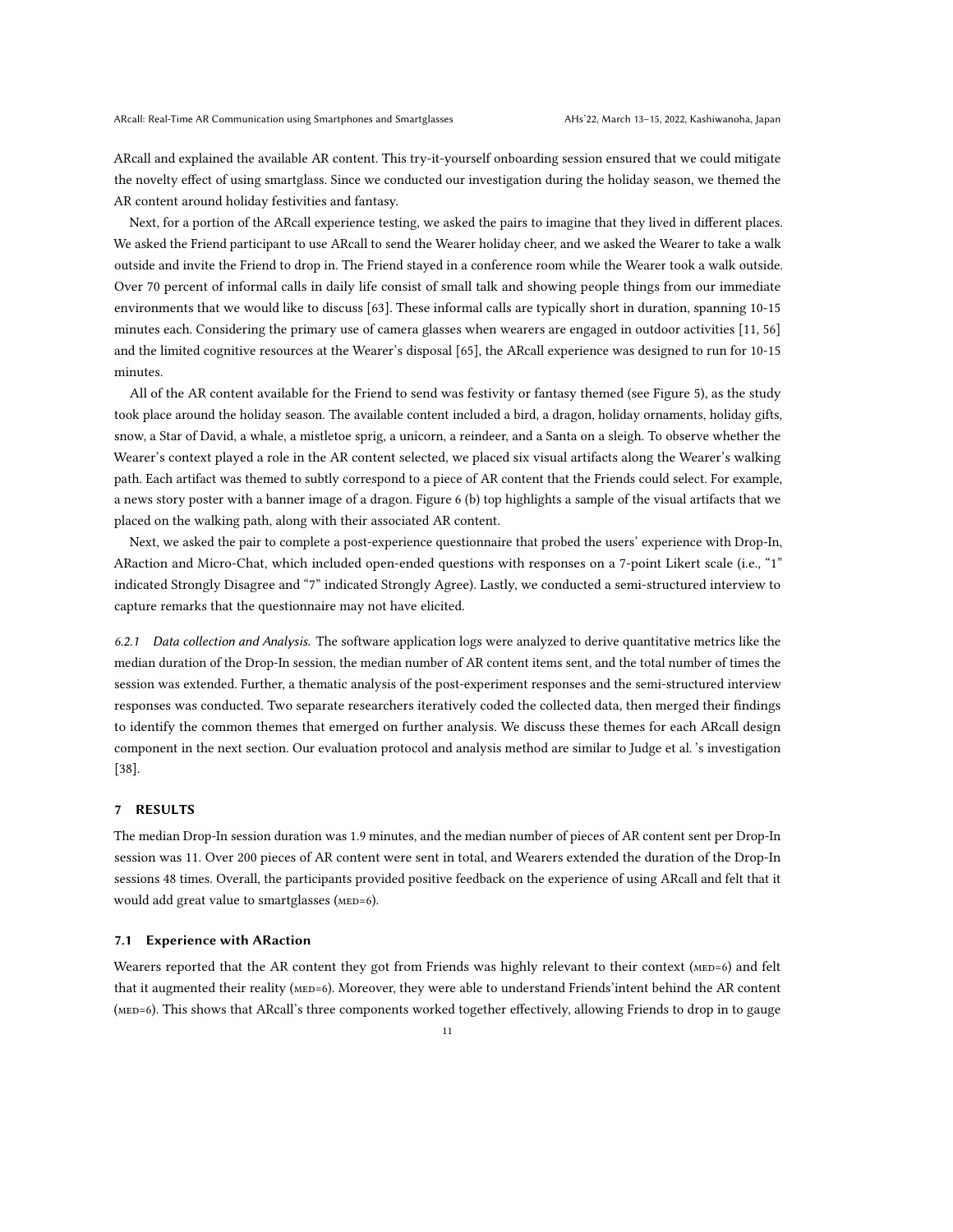#### AHs'22, March 13–15, 2022, Kashiwanoha, Japan Surale, et al. Surale, et al. Surale, et al.

<span id="page-11-0"></span>

Fig. 6. Sample visual artifacts and corresponding AR content. (a) A Santa surrounded by ornaments and AR content of holiday ornaments; (b) A Dragon Festival news excerpt and AR content of a dragon.

the Wearer's context, send AR content relevant to that context, and use their voices to convey their intent — all simultaneously, in real-time.

7.1.1 Both Wearers and Friends found that ARaction could enable moments of surprise. On the Wearer side, participants were often pleasantly surprised by the AR content. For instance, W13 noted, "I was surprised [and] I felt closer to [the Friend.]" Also, W9 added, "[ARaction] adds an element of surprise, which is really cool to see[.]"

On the Friend side, projecting the AR content and getting the Wearer's reaction was perceived positively, and seeing the Wearer's reaction acted as a key motivator for sending them content. Friends felt very comfortable sending as much AR content as they wished ( $_{\text{MED}=6}$ ) and did not feel hesitant about sending AR content ( $_{\text{MED}=6}$ ), likely as a result of being specifically invited to the ARcall session by the Wearer. F10 commented, "[ARaction was] unique because of the ability to shock people with the AR content."

7.1.2 Both Wearers and Friends felt connected and found ARaction fun to use. On the Wearer side, W7 observed, "Adding the AR content makes the interactions fun. I can see this being a great way to have fun with friends without having the event be too formal. Simply messing around with AR content [...] from a Friend [while I'm on a stroll] makes me feel special that someone reached out to me." W3 added, "They add somewhat of a gamification feel to my world which was [...] unique, and I wanted to try it out more and with more friends." This participant went on to add, "I think it's a superior experience [compared to livestreaming and video calls]. Life suddenly feels gamified, and you have your friend with you —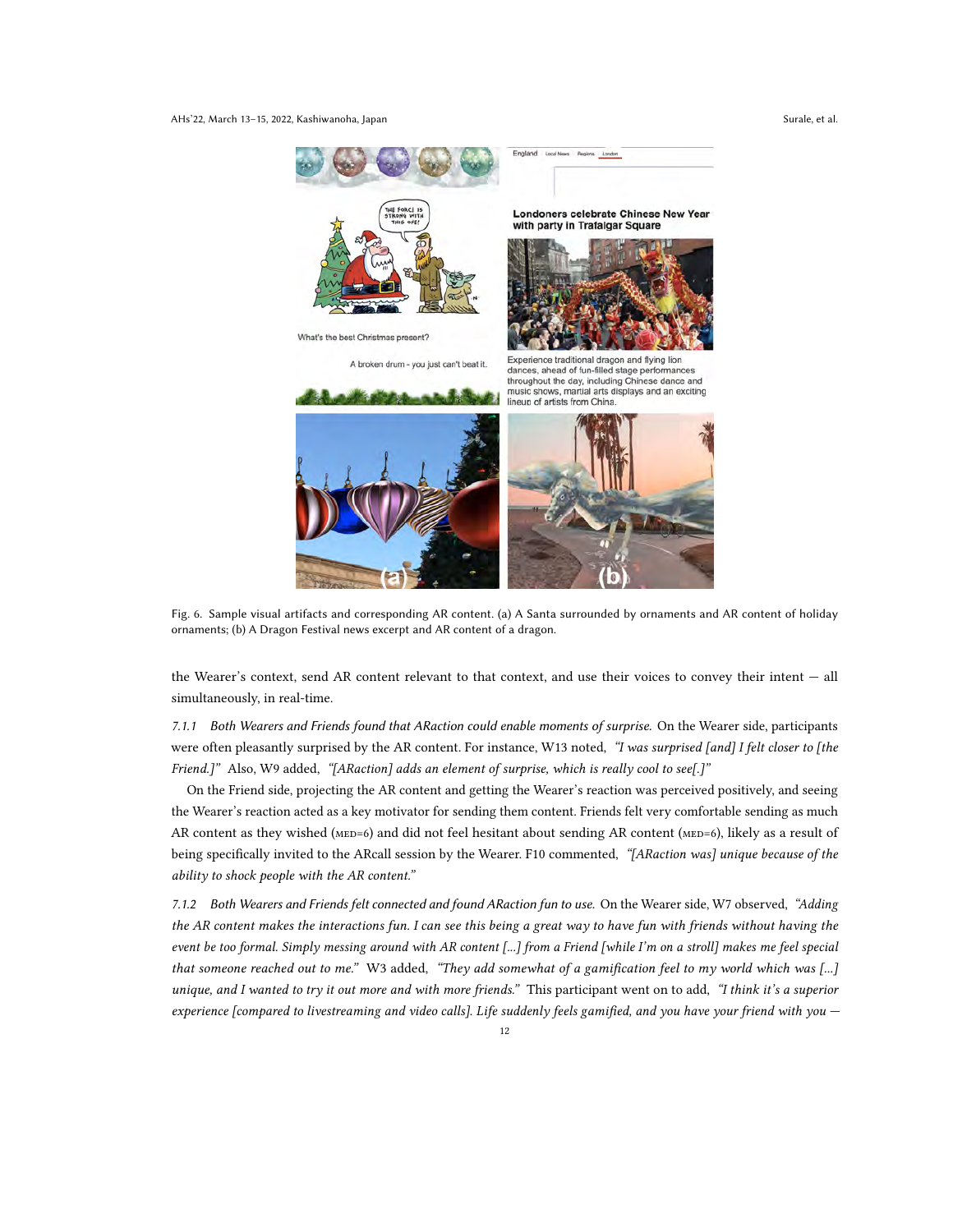there's more opportunities to share [...]. And the fact that you are not looking at your phone, you are [freer] to explore [the world around you]."

Friends felt that getting the Wearer's reaction was highly important to the AR content they projected ( $_{\text{MED=6}}$ ), and they had fun seeing the Wearer's reactions firsthand (MED=6). Friends also felt that hearing the Wearer heightened their sense of togetherness ( $MED=6$ ). F16 remarked, "It was an awesome way to have fun with my friend and mess with them. :) Sending AR content jokingly or situationally was interesting."

7.1.3 Both Wearers and Friends found ARaction to be personalized and expressive. The Friend's ability to gauge the Wearer's context before projecting AR content, including their ability to pick up on the subtle visual artifacts that we put in place, made Wearers feel that Friends had hand-picked the AR content for them. For instance, W3 observed, "Based on what I was looking at, they augmented the AR content to my reality, and it was pretty spot on." W6 pointed out the way the context was utilized by their Friend: "Pretty neat to have telepresence with another, and for them to be able to interact with what I was seeing."

From the Friend's perspective, F4 felt, "[This whole] experience make[s] our conversation [...] closer to each other, and it will blur the boarders and on more step[s] to brain-to-brain conversation."

7.1.4 Both Wearers and Friends found ARaction to be immersive. ARaction enabled the AR content to be immersive for both parties. W3 noted, "[I was s]urprised. I felt like my friend was somewhere in the heavens looking at me. [...] I think it did feel like my friend augmented my reality."

From the Friend's perspective, Friends felt that they had the power to change the Wearer's reality. F12 said, "With the snow I was able to make [W12] feel like he was in a different place, which to me is definitely augmenting his reality." Moreover, F12 highlighted the value of ARaction: "I think it adds quite a lot because it's more than just talking. It makes you feel like you are almost experiencing the same thing as the person." F12 continued, "I think it is a benefit because it makes it a shared experience for the two of you, instead of one person joining another person's experience."

<span id="page-12-0"></span>7.1.5 Friends wished to be offered a wider selection of AR content. Our participants had ten pieces of AR content to choose from, but they felt they needed more. W11 said that, for them, compelling AR meant "anything that is relevant or contextual to the environment or feels more blended with the reality in front of me," strengthening the case for a wider selection of AR content. Moreover, studies have shown that a series of multiple emoticons can help convey new meanings [\[41\]](#page-17-22) and, at times, convey meanings that go beyond the original intended meanings [\[40\]](#page-17-23). W5 noted, "The AR content w[as] decorative, but [it] didn't necessarily capture how I was feeling." F14 suggested additions such as "Dog, cat, cars, [and] real world objects like tree[s]." W5 suggested "ones that feel relevant to the current view, my feelings, or my friend's feelings." This suggests a need to develop more sophisticated AR content that can convey an understanding of a scene and be tailored to users' emotions.

<span id="page-12-1"></span>7.1.6 Both Wearers and Friends wished to control the placement of AR content. Another direction for improving the experience is letting the Wearers move the AR content that is projected. Our current selection of AR content consisted of either particle objects (e.g., snow) or 3D virtual objects (e.g., a bird) that were automatically positioned and could not be moved. For instance, a projected bird would always fly in the center of the screen, and the snow would always take over the screen to simulate a snowfall. W11 lamented, "I did feel a loss of control. Once the AR content appeared, it took over a lot of my field of vision, so I was no longer able to read the [news story that I was reading]."

Friends acknowledged the issue of occlusion as well. F10 commented, "It was fun to surprise them with different AR content although I felt like I was blocking their view the whole time."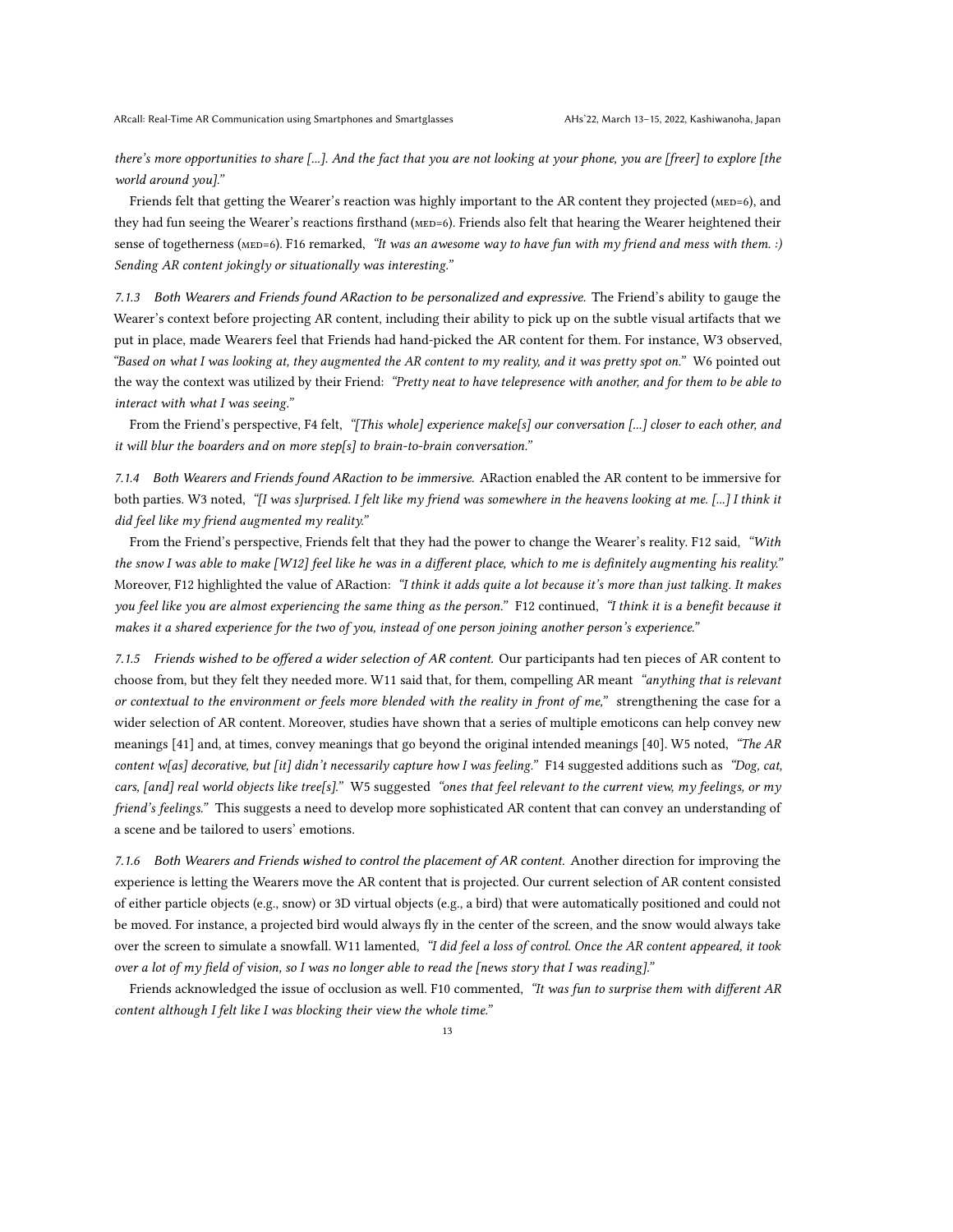#### 7.2 Experience with Drop-In

Most of the Wearers set the session duration to the maximum value of one minute and the camera feed to the "No Blur" setting. We suspect that the blurring felt unnecessary because the participants trusted each other during the study. Yet, the blurring feature might be necessary for a different usage context [\[17,](#page-16-31) [49\]](#page-17-24) or if the degree of trust between the Friend and the Wearer varies [\[37,](#page-16-32) [48\]](#page-17-25). The Wearers indicated that ARcall's Drop-In feature protected their privacy (MED=6) and that they were also comfortable sharing their POV with their chosen Friend (MED=6). The ability to extend or end the call at any time is highly important to the Wearers (MED=6).

When they considered design aspects [D1](#page-4-1) and [D2,](#page-4-0) the Friends echoed these sentiments in their responses to the following prompts: "Since my friend [the Wearer] invited me to their ARcall session, I did not feel that I was invading their privacy" (MED=6) and "I felt comfortable seeing the Wearer's POV" (MED=6). Drop-In elevated the sense of togetherness between the two parties (MED=6). W15 was skeptical initially, setting the blur option to "Full blur"; however, this participant later changed the setting to "No Blur" once they began experiencing ARcall.

7.2.1 Drop-In not only helped Friends determine the Wearer's context, it made them feel a sense of togetherness in relation to the Wearer. Our semi-structured interview feedback shed light on the value of Drop-In. W3 felt that "Drop in was a very interesting experience. I felt [like I was] being guided by my friend and interestingly felt closer [to them] in that moment." W9 stated, "It is really cool that I can allow a friend to drop in because I am waiting for [the] surprise of them joining." W7 felt that "[it] makes it fun that friends can pop in and have fun with your worldview." W3 echoed this sentiment: "I think the Drop-In adds [to] the augmented reality part of the experience. I feel like it's very important to see what the Wearer is seeing." Friends also felt that Drop-In was necessary for effective AR. F8 remarked, "I think this adds a lot of value [to AR]. I really like[d] being able to see what my friend was seeing." F4 highlighted the convenience associated with the ability to drop in: "[I]t's fun and it [was a] really convenient way to show me what [W4] [was feeling and seeing] at that moment." F10 and F4 observed, "I think it's a unique experience seeing through the eyes of the other person and being able to interact, not face-to-face, but through their eyes."

<span id="page-13-0"></span>7.2.2 Drop-In did not seem to create privacy concerns, but Wearers wanted an indicator that showed when their Friend was present. The Wearers strongly agreed that Drop-In's invite-only nature was an important feature for controlling their privacy (MED=7). This supports design considerations [D1](#page-4-1) and [D2,](#page-4-0) which recommend that allowing the Wearer to invite only one Friend would make ARcall a trustworthy and safe experience. In our ARcall implementation, there was no indication of when a Friend had dropped in; we designed it that way to make it more likely for the Wearer to be surprised by the Friend's AR in a fun way. This setup worked great for most of the Wearers, but some expressed the desire for an indicator. W7, for example, expressed the need for "a better way to know when [F7] starts watching what I am sharing," adding that, "[...] unless my friend [projected] an AR experience, I couldn't tell if they had joined."

## <span id="page-13-1"></span>7.3 Experience with Micro-Chat

Wearers found several aspects of Micro-Chat highly engaging. They responded positively to the following prompts: "I felt together with my Friend as soon as I heard them talk" (MED=6) and "It was fun to [Micro-Chat] with my friend within my chosen time duration" (MED=6). On the Friend side, participants felt it important to chat with the Wearer right after projecting AR content to them (MED=6). They also found it fun to experience the Wearer's reactions using Micro-Chat (MED=6).

7.3.1 Both Wearers and Friends found that Micro-Chat added intimacy. Wearers felt that Micro-Chat provided instant context to their experience. W9 commented, "It was my favorite thing—hearing my friend right away and knowing that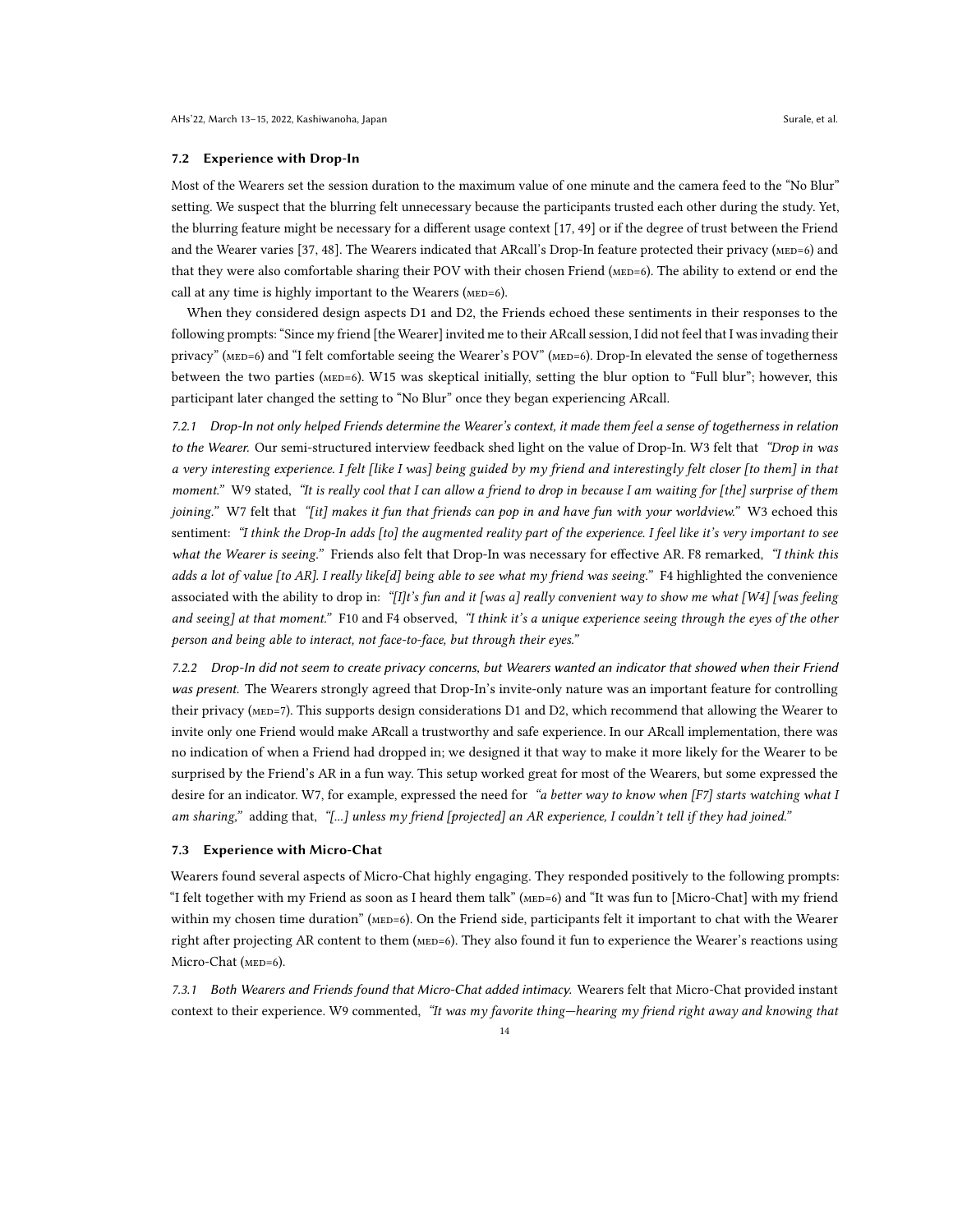they [could] see what I [projected]." W3 said, "I think more than the AR experience, the voice chat was fantastic. I think this feature really builds [on] the human factor of [smartglasses]: the communication side." For Friends, experiencing the Wearer's reaction to their AR content gave the Friend a sense of being together with the Wearer (MED=6). Friends found it important to get the Wearer's feedback on their chosen AR content (MED=6) using Micro-Chat. F6 remarked, "[Micro-Chat] adds context to the AR content." F16 asserted, "ARcall would be nothing without its interaction aspects. Voice and AR content are the only way to interact with [a friend wearing AR glasses]. Critical."

7.3.2 Friends felt that the duration of Micro-chat was short. There were a few exceptions where the Friends felt Microchat was limiting. F14 stated, "Most video calls are longer for me, and I would prefer anything more than a sound byte." We also saw contrary remarks, for instance, F6 pointed out, "I can see it being helpful for quick questions and fast interactions." Specific to F14's concern about the call length, ARcall does provide the wearer with a way to extend the call. So, in a way, it depends on the the mutual decision of the parties in the ARcall experience. The Wearers indicated no concerns regarding the Micro-chat.

## 8 DESIGN IMPLICATIONS AND LIMITATIONS

Drop-Ins enable surprise, but Wearers should be able to know about Friends' presence as soon as they drop in: While most Wearers enjoyed being surprised by AR content, some wanted more context about their Friend's presence (see [7.2.2\)](#page-13-0). In future AR communication apps, Friends' information can be presented more explicitly along with the projected AR content (e.g., "John just dropped-in!"). There may be times when a surprise is undesirable, and the wearer may benefit from increased control over incoming call requests. For example, for non-subtle AR lenses, it would be useful to snooze the incoming call or have the option of seeing a basic LED-like notification when AR content arrives rather than the content itself.

AR communications systems should feature a wide variety of AR content and intelligent scene-based recommendations: Results [\(7.1.5\)](#page-12-0) show that Wearers felt that AR content was highly personalized when they noticed its relevance to a visual artifact that they were looking at. Thus, future AR communication systems should provide a gallery of AR content for Friends to search through so that they can match the AR content they send with the Wearer's situation. Alternatively, the app could be designed as an AI-based system that can scan the Wearer's scene and recommend relevant AR content to the Friend. For instance, the Friend App could recommend a beach ball or a sandcastle if the Wearer were at the beach. However, designers should carefully craft such experiences, balancing automation and freedom of expression [\[5\]](#page-16-28).

AR content should be chosen to minimize the difference between the way Friends see the content and the way Wearers see it: We observed that Friends' perception of how the Wearer would see the AR content they sent did not always match the way the Wearer actually saw it (see [7.1\)](#page-10-0). For instance, a Friend mentioned "With the snow AR content, I was able to make [the Wearer] feel like he was in a different place, which to me is definitely augmenting his reality." However, the Wearer observed that "[..] some content like the snow and the orcas [felt] strange [because they were not] full-screen." This difference in perception between the Friend and Wearer occurs whenever the AR content is displayed edge-to-edge on the Friend's smartphone screen. It was detrimental to the Wearer's experience. They felt that the display became obvious and that it disrupted their sense of immersion. In the future, designers should take into account such rendering differences when designing for AR communication.

AR content should be movable and anchored to real world objects and surfaces: Results [\(7.1.6\)](#page-12-1) revealed two important principles for how AR content should be presented to smartglass wearers. First, the Wearers consider AR more convincing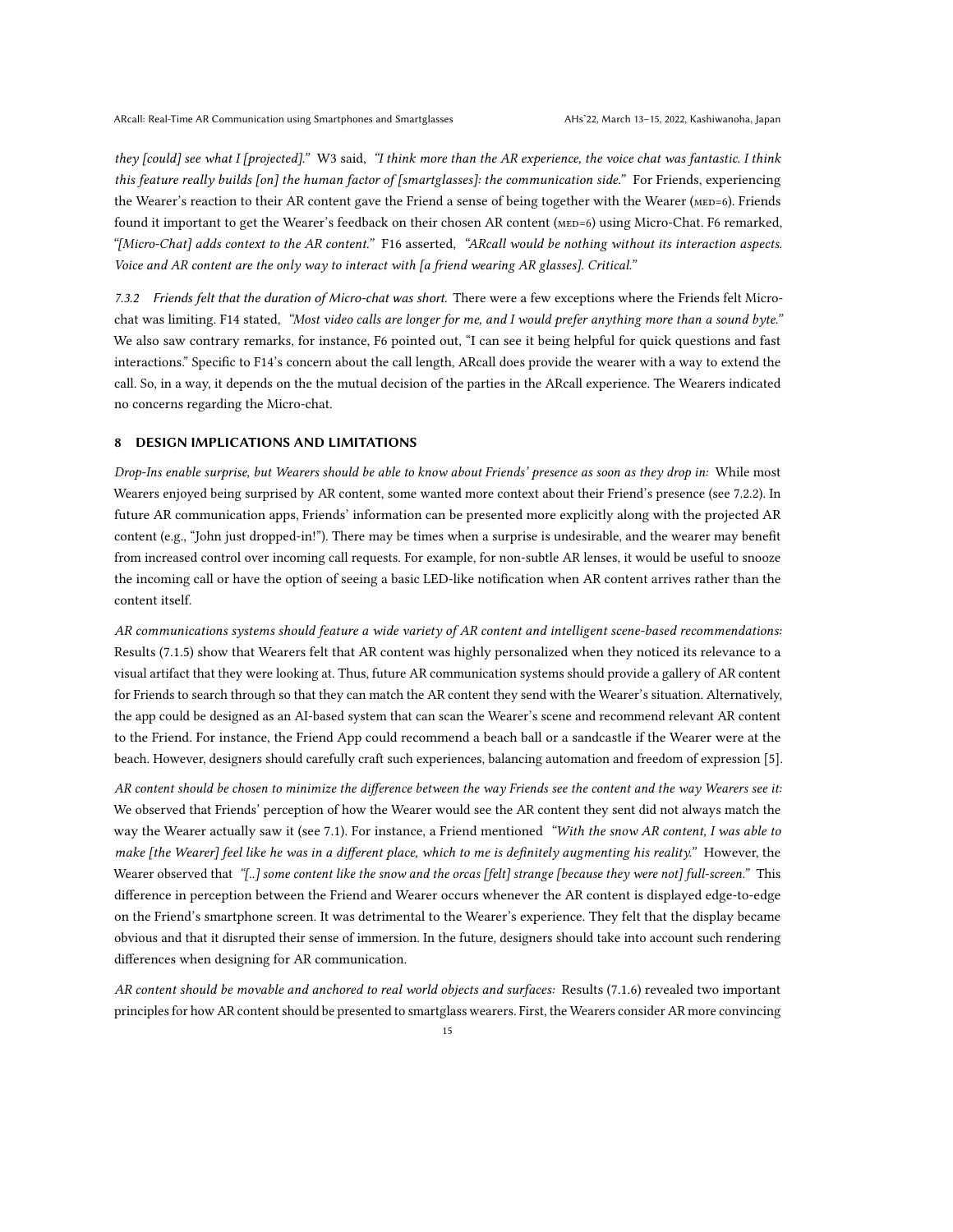when it integrates with their environment realistically. For example, a palm tree model should be pinned to the ground and a bee model should be floating in the air, in the same way they would appear in the real world. The concept of native AR communication centers on immersion, so future AR communication designers should aim to anchor AR content to real-world objects or surfaces to make it more convincing. Second, both Wearers and Friends found that AR content sometimes occluded their view, so future AR communication systems should allow them to control the position of AR content within the environment.

The short duration of Micro-Chats should be seen as a means of enabling new social experiences rather than simply prolonging battery life: While we put a limit on the duration of Drop-In sessions to preserve the battery life of the smartglasses, this limit offers a valuable benefit (see [7.3\)](#page-13-1): it can enable low-commitment, short bursts of interactions between friends, similar to a "hallway chat." The Drop-In concept, together with Micro-Chat, has the potential to create an "office-hour"-like experience in which, once the Wearer indicates their availability (i.e., "props open their office door"), their Friend can drop in and have a brief interaction before moving on to their business. Studies have found that short-lived interactions, even with strangers, can induce positive feelings [\[18\]](#page-16-33). While we did not investigate these, there are additional ways to reduce power consumption, such as lowering display brightness in low-light situations or using only one side of the display. Future designers can explore this space further and use these new design components to create compelling experiences, including components that involve more than one Friend or allow functionality when bandwidth is limited [\[39\]](#page-17-26).

Although the proof-of-concept system demonstrated in this research could be improved further, for instance, by adding scene understanding to stylize AR lenses to the Wearer's surroundings, we feel that pursuing these improvements is a promising avenue for future research. Furthermore, because cameras are becoming more powerful, future systems could employ vision-based techniques, without bothering the user [\[80\]](#page-18-15), to intelligently situate the AR content in order to offer a more contextual AR experience. We hope the design implications of ARcall will help designers craft novel AR communication methods and allow researchers to investigate further improvements.

## 9 CONCLUSION

The idea of using AR as a core medium of communication is an essential step in pushing the boundaries of technologymediated communication. ARcall is a new type of calling system that explores native AR-based communication. Our investigation with 14 participants found that ARaction can enable moments of immersion, playfulness, surprise, and fun. We found that Drop-In helped Friends gauge Wearers' real-time context and allowed them to personalize the ARaction for the Wearer. Additionally, Micro-Chat creates intimacy and makes the moments of co-presence more effective. Our findings about user behaviour and the design insights derived from this study can inspire designers and researchers to explore a new design space for native AR communication systems. We hope AR-based communication systems like ARcall can enable people to express themselves in ways that were not possible before.

## REFERENCES

- <span id="page-15-0"></span>[1] Mark S Ackerman. 2000. The intellectual challenge of CSCW: The gap between social requirements and technical feasibility. Human–Computer Interaction 15, 2-3 (2000), 179–203.
- <span id="page-15-3"></span>[2] Mark S Ackerman and Scott D Mainwaring. 2005. Privacy issues and human-computer interaction. Computer 27, 5 (2005), 19–26.
- <span id="page-15-2"></span>[3] Alpha Exploration Co. 2020. Clubhouse. [https://www.joinclubhouse.com.](https://www.joinclubhouse.com)
- <span id="page-15-1"></span>[4] Morgan G Ames, Janet Go, Joseph'Jofish' Kaye, and Mirjana Spasojevic. 2010. Making love in the network closet: the benefits and work of family videochat. In Proceedings of the 2010 ACM conference on Computer supported cooperative work. 145–154.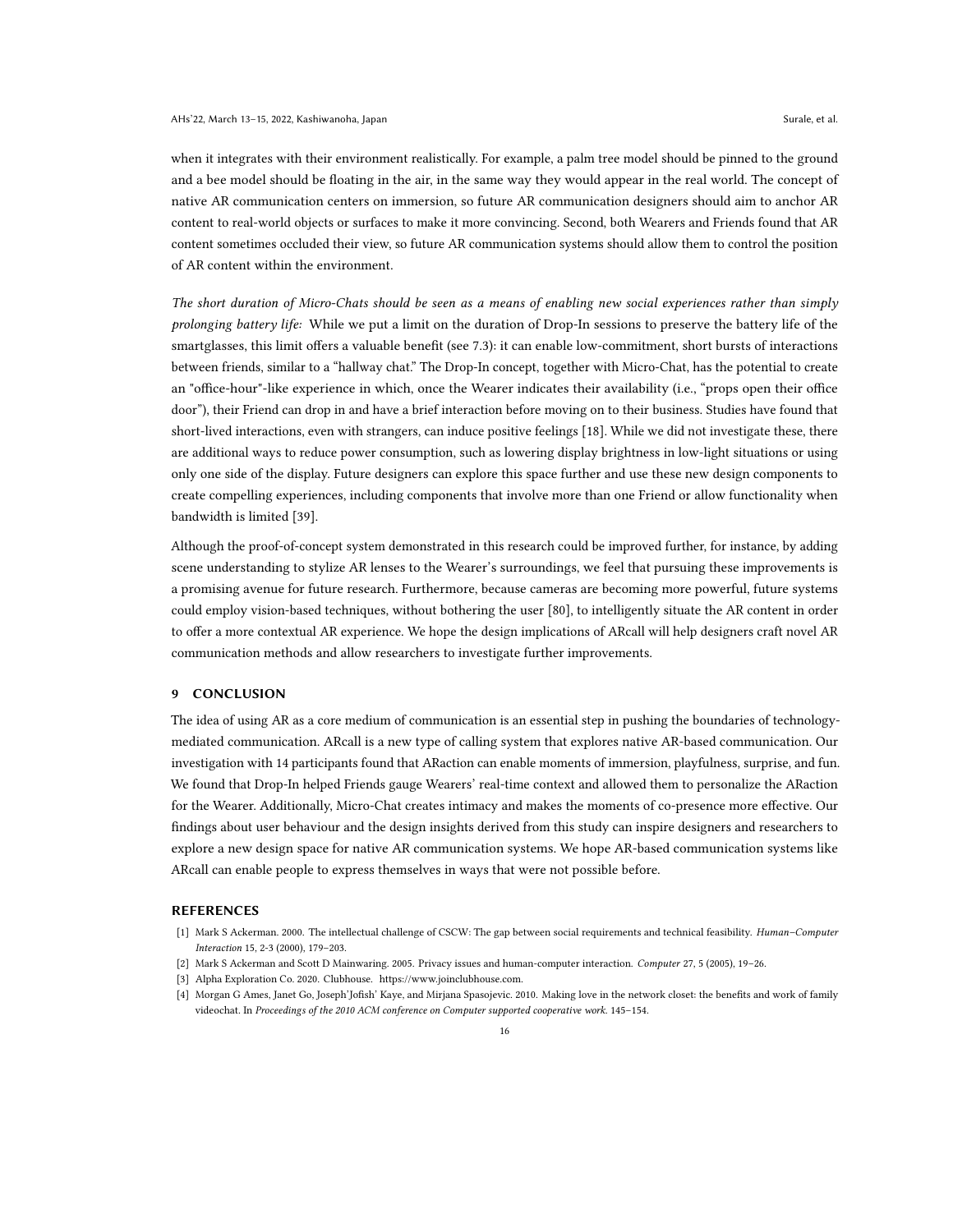ARcall: Real-Time AR Communication using Smartphones and Smartglasses AHs'22, March 13–15, 2022, Kashiwanoha, Japan

- <span id="page-16-28"></span>[5] Pengcheng An, Ziqi Zhou, Qing Liu, Yifei Yin, Linghao Du, Da-Yuan Huang, and Jian Zhao. 2021. VibEmoji: Exploring User-authoring Multi-modal Emoticons in Social Communication. arXiv preprint arXiv:2112.13555 (2021).
- <span id="page-16-26"></span>[6] Apple Inc. 2019. SceneKit | Apple Developer Documentation. [https://developer.apple.com/documentation/scenekit/.](https://developer.apple.com/documentation/scenekit/)
- <span id="page-16-25"></span>[7] Apple Inc. 2020. ARKit - Augmented Reality - Apple Developer. [https://developer.apple.com/augmented-reality/arkit/.](https://developer.apple.com/augmented-reality/arkit/)
- <span id="page-16-27"></span>[8] Apple Inc. 2020. SpriteKit - Apple Developer. [https://developer.apple.com/spritekit/.](https://developer.apple.com/spritekit/)
- <span id="page-16-17"></span>[9] Uddipana Baishya and Carman Neustaedter. 2017. In Your Eyes: Anytime, Anywhere Video and Audio Streaming for Couples. In Proceedings of the 2017 ACM Conference on Computer Supported Cooperative Work and Social Computing. 84–97.
- <span id="page-16-6"></span>[10] Mark Billinghurst, Alaeddin Nassani, and Carolin Reichherzer. 2014. Social panoramas: using wearable computers to share experiences. In SIGGRAPH Asia 2014 Mobile Graphics and Interactive Applications. 1–1.
- <span id="page-16-30"></span>[11] Taryn Bipat, Maarten Willem Bos, Rajan Vaish, and Andrés Monroy-Hernández. 2019. Analyzing the use of camera glasses in the wild. In Proceedings of the 2019 CHI Conference on Human Factors in Computing Systems. 1–8.
- <span id="page-16-3"></span>[12] Blade 2020. Vuzix Blade. [https://www.vuzix.com/products/blade-smart-glasses.](https://www.vuzix.com/products/blade-smart-glasses)
- <span id="page-16-11"></span>[13] Ashley Carman. 2019. Snapchat launches another aging AR lens to lure people back to the app. [https://www.theverge.com/2019/11/21/20974367/](https://www.theverge.com/2019/11/21/20974367/snapchat-time-machine-baby-aging-lens-ar-launch) [snapchat-time-machine-baby-aging-lens-ar-launch.](https://www.theverge.com/2019/11/21/20974367/snapchat-time-machine-baby-aging-lens-ar-launch)
- <span id="page-16-14"></span>[14] Henriette Cramer, Mattias Rost, and Lars Erik Holmquist. 2011. Performing a check-in: emerging practices, norms and'conflicts' in location-sharing using foursquare. In Proceedings of the 13th international conference on human computer interaction with mobile devices and services. 57–66.
- <span id="page-16-19"></span>[15] Edward B Cutrell, Mary Czerwinski, and Eric Horvitz. 2000. Effects of instant messaging interruptions on computing tasks. In CHI'00 extended abstracts on Human factors in computing systems. 99–100.
- <span id="page-16-21"></span>[16] Fabien Danieau, Antoine Guillo, and Renaud Doré. 2017. Attention guidance for immersive video content in head-mounted displays. In 2017 IEEE Virtual Reality (VR). IEEE, 205–206.
- <span id="page-16-31"></span>[17] Tamara Denning, Zakariya Dehlawi, and Tadayoshi Kohno. 2014. In situ with bystanders of augmented reality glasses: Perspectives on recording and privacy-mediating technologies. In Proceedings of the SIGCHI Conference on Human Factors in Computing Systems. 2377–2386.
- <span id="page-16-33"></span>[18] Nicholas Epley and Juliana Schroeder. 2014. Mistakenly seeking solitude. Journal of Experimental Psychology: General 143, 5 (2014), 1980.
- <span id="page-16-29"></span>[19] Facebook, Inc. 2020. Instagram. [https://instagram.com/.](https://instagram.com/)
- <span id="page-16-16"></span>[20] FBRooms 2020. Facebook Rooms. [https://about.fb.com/news/2020/04/introducing-messenger-rooms/.](https://about.fb.com/news/2020/04/introducing-messenger-rooms/)
- <span id="page-16-13"></span>[21] Henry Fuchs, Gary Bishop, Kevin Arthur, Leonard McMillan, Ruzena Bajcsy, Sang Lee, Hany Farid, and Takeo Kanade. 1994. Virtual space teleconferencing using a sea of cameras. In Proc. First International Conference on Medical Robotics and Computer Assisted Surgery, Vol. 26.
- <span id="page-16-0"></span>[22] Steffen Gauglitz, Benjamin Nuernberger, Matthew Turk, and Tobias Höllerer. 2014. In Touch with the Remote World: Remote Collaboration with Augmented Reality Drawings and Virtual Navigation. In Proceedings of the 20th ACM Symposium on Virtual Reality Software and Technology - VRST '14. ACM Press, Edinburgh, Scotland, 197–205.<https://doi.org/10.1145/2671015.2671016>
- <span id="page-16-7"></span>[23] Steffen Gauglitz, Benjamin Nuernberger, Matthew Turk, and Tobias Höllerer. 2014. In touch with the remote world: Remote collaboration with augmented reality drawings and virtual navigation. In Proceedings of the 20th ACM Symposium on Virtual Reality Software and Technology. 197–205.
- <span id="page-16-4"></span>[24] Google Glass 2019. Glass. [https://developers.google.com/glass/develop/gdk/touch.](https://developers.google.com/glass/develop/gdk/touch)
- <span id="page-16-23"></span>[25] Google Inc. 2020. Firebase. [https://firebase.google.com/.](https://firebase.google.com/)
- <span id="page-16-12"></span>[26] Graffity 2020. Graffity App. [https://www.youtube.com/watch?v=DVy8SHpTxsA.](https://www.youtube.com/watch?v=DVy8SHpTxsA)
- <span id="page-16-18"></span>[27] Saul Greenberg and Carman Neustaedter. 2013. Shared living, experiences, and intimacy over video chat in long distance relationships. In Connecting families. Springer, 37–53.
- <span id="page-16-22"></span>[28] Daniel A Hashimoto, Roy Phitayakorn, Carlos Fernandez-del Castillo, and Ozanan Meireles. 2016. A blinded assessment of video quality in wearable technology for telementoring in open surgery: the Google Glass experience. Surgical endoscopy 30, 1 (2016), 372–378.
- <span id="page-16-10"></span>[29] Zhenyi He, Ruofei Du, and Ken Perlin. 2020. CollaboVR: A Reconfigurable Framework for Creative Collaboration in Virtual Reality. In 2020 IEEE International Symposium on Mixed and Augmented Reality (ISMAR). IEEE, 542–554.
- <span id="page-16-2"></span>[30] Steven J Henderson and Steven K Feiner. 2011. Augmented reality in the psychomotor phase of a procedural task. In 2011 10th IEEE International Symposium on Mixed and Augmented Reality. IEEE, 191–200.
- <span id="page-16-8"></span>[31] Tobias Höllerer, Steven Feiner, Tachio Terauchi, Gus Rashid, and Drexel Hallaway. 1999. Exploring MARS: developing indoor and outdoor user interfaces to a mobile augmented reality system. Computers & Graphics 23, 6 (1999), 779–785.
- <span id="page-16-15"></span><span id="page-16-5"></span>[32] Houseparty 2020. Houseparty. [https://houseparty.com/.](https://houseparty.com/)
- [33] North Inc. 2019. Focals by North. [https://support.bynorth.com/.](https://support.bynorth.com/)
- <span id="page-16-24"></span>[34] Snap Inc. 2021. Next Generation Spectacles. [https://www.spectacles.com/ca-en/new-spectacles/.](https://www.spectacles.com/ca-en/new-spectacles/)
- <span id="page-16-1"></span>[35] Hyungeun Jo and Sungjae Hwang. 2013. Chili: Viewpoint Control and on-Video Drawing for Mobile Video Calls. In CHI '13 Extended Abstracts on Human Factors in Computing Systems on - CHI EA '13. ACM Press, Paris, France, 1425.<https://doi.org/10.1145/2468356.2468610>
- <span id="page-16-9"></span>[36] Hyungeun Jo and Sungjae Hwang. 2013. Chili: viewpoint control and on-video drawing for mobile video calls. In CHI'13 Extended Abstracts on Human Factors in Computing Systems. 1425–1430.
- <span id="page-16-32"></span>[37] Simon Jones and Eamonn O'Neill. 2011. Contextual dynamics of group-based sharing decisions. In Proceedings of the SIGCHI Conference on Human Factors in Computing Systems. 1777–1786.
- <span id="page-16-20"></span>[38] Tejinder K Judge and Carman Neustaedter. 2010. Sharing conversation and sharing life: video conferencing in the home. In Proceedings of the SIGCHI Conference on Human Factors in Computing Systems. 655–658.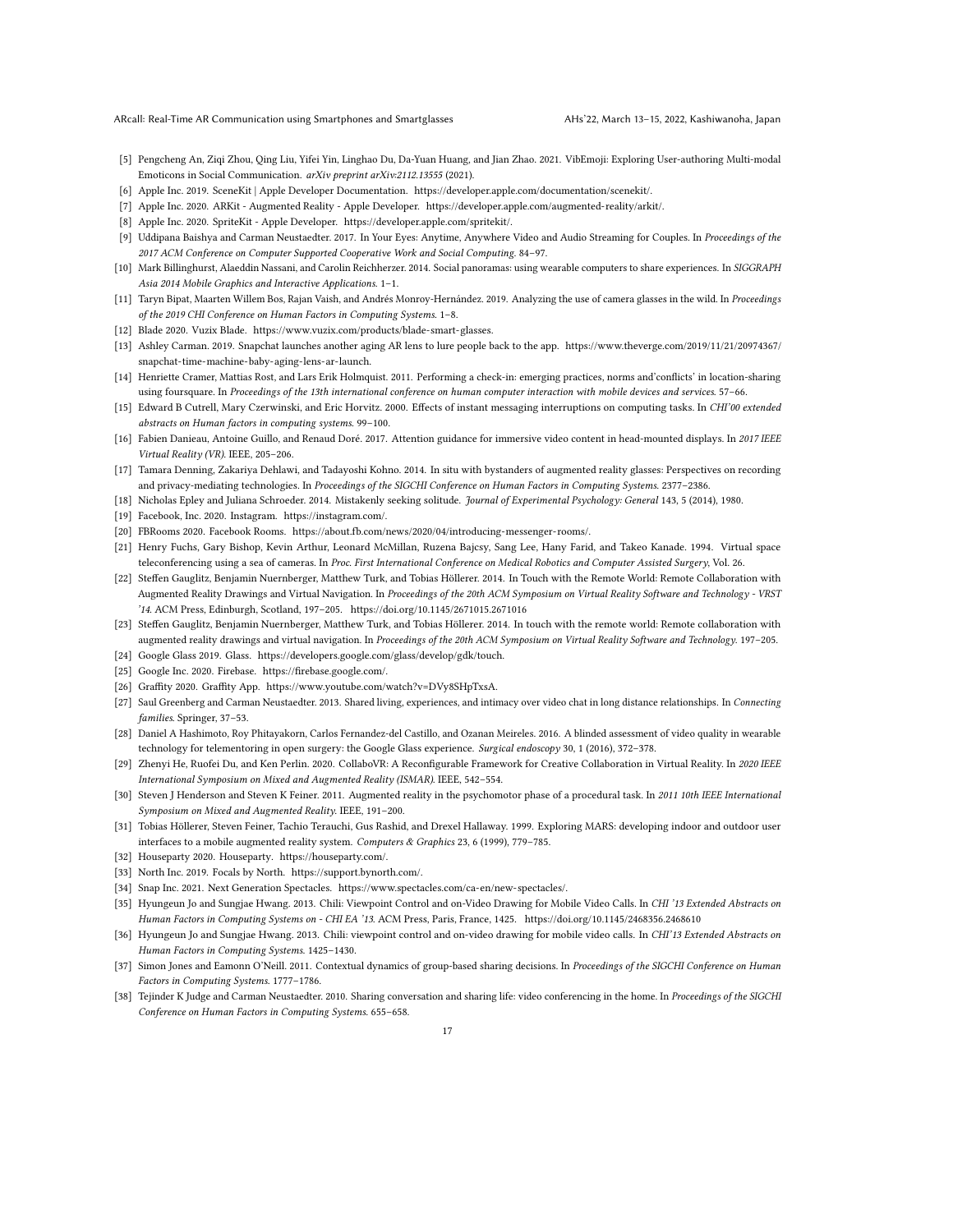- <span id="page-17-26"></span>[39] Joseph'Jofish' Kaye. 2006. I just clicked to say I love you: rich evaluations of minimal communication. In CHI'06 extended abstracts on human factors in computing systems. 363–368.
- <span id="page-17-23"></span>[40] Ryan Kelly and Leon Watts. 2015. Characterising the inventive appropriation of emoji as relationally meaningful in mediated close personal relationships. Experiences of technology appropriation: Unanticipated users, usage, circumstances, and design 2 (2015).
- <span id="page-17-22"></span>[41] Sujay Khandekar, Joseph Higg, Yuanzhe Bian, Chae Won Ryu, Jerry O. Talton Iii, and Ranjitha Kumar. 2019. Opico: a study of emoji-first communication in a mobile social app. In Companion Proceedings of The 2019 World Wide Web Conference. 450-458.
- <span id="page-17-10"></span>[42] Kibum Kim, John Bolton, Audrey Girouard, Jeremy Cooperstock, and Roel Vertegaal. 2012. Telehuman: effects of 3d perspective on gaze and pose estimation with a life-size cylindrical telepresence pod. In Proceedings of the SIGCHI Conference on Human Factors in Computing Systems. 2531–2540.
- <span id="page-17-0"></span>[43] Seungwon Kim, Gun Lee, Weidong Huang, Hayun Kim, Woontack Woo, and Mark Billinghurst. 2019. Evaluating the Combination of Visual Communication Cues for HMD-Based Mixed Reality Remote Collaboration. In Proceedings of the 2019 CHI Conference on Human Factors in Computing Systems - CHI '19. ACM Press, Glasgow, Scotland Uk, 1–13.<https://doi.org/10.1145/3290605.3300403>
- <span id="page-17-6"></span>[44] Seungwon Kim, Gun Lee, Weidong Huang, Hayun Kim, Woontack Woo, and Mark Billinghurst. 2019. Evaluating the combination of visual communication cues for HMD-based mixed reality remote collaboration. In Proceedings of the 2019 CHI conference on human factors in computing systems. 1–13.
- <span id="page-17-17"></span>[45] Grzegorz Krawczyk, Karol Myszkowski, and Hans-Peter Seidel. 2005. Perceptual effects in real-time tone mapping. In Proceedings of the 21st spring conference on Computer graphics. 195–202.
- <span id="page-17-9"></span>[46] Andrew L Kun, Hidde van der Meulen, and Christian P Janssen. 2019. Calling while driving using augmented reality: Blessing or curse? PRESENCE: Virtual and Augmented Reality 27, 1 (2019), 1–14.
- <span id="page-17-7"></span>[47] Hideaki Kuzuoka, Toshio Kosuge, and Masatomo Tanaka. 1994. GestureCam: A video communication system for sympathetic remote collaboration. In Proceedings of the 1994 ACM conference on Computer supported cooperative work. 35–43.
- <span id="page-17-25"></span>[48] Mikko Kytö, Ilyena Hirskyj-Douglas, and David McGookin. 2021. From Strangers to Friends: Augmenting Face-to-face Interactions with Faceted Digital Self-Presentations. In Augmented Humans Conference 2021. 192–203.
- <span id="page-17-24"></span>Scott Lederer, Anind K Dey, and Jennifer Mankoff. 2002. A conceptual model and a metaphor of everyday privacy in ubiquitous computing environments. Computer Science Division, University of California.
- <span id="page-17-16"></span>[50] Ryan Louie, Kapil Garg, Jennie Werner, Allison Sun, Darren Gergle, and Haoqi Zhang. 2021. Opportunistic Collective Experiences: Identifying Shared Situations and Structuring Shared Activities at Distance. Proceedings of the ACM on Human-Computer Interaction 4, CSCW3 (2021), 1–32.
- <span id="page-17-18"></span>[51] Kodai Matsuhashi, Toshiki Kanamoto, and Atsushi Kurokawa. 2020. Thermal model and countermeasures for future smart glasses. Sensors 20, 5 (2020), 1446.
- <span id="page-17-8"></span>[52] Jörg Müller, Tobias Langlotz, and Holger Regenbrecht. 2016. PanoVC: Pervasive telepresence using mobile phones. In 2016 IEEE International Conference on Pervasive Computing and Communications (PerCom). IEEE, 1–10.
- <span id="page-17-12"></span>[53] Bonnie A Nardi, Steve Whittaker, and Erin Bradner. 2000. Interaction and outeraction: instant messaging in action. In Proceedings of the 2000 ACM conference on Computer supported cooperative work. 79–88.
- <span id="page-17-1"></span>[54] Alaeddin Nassani, Hyungon Kim, Gun Lee, Mark Billinghurst, Tobias Langlotz, and Robert W. Lindeman. 2016. Augmented Reality Annotation for Social Video Sharing. In SIGGRAPH ASIA 2016 Mobile Graphics and Interactive Applications on - SA '16. ACM Press, Macau, 1–5. [https:](https://doi.org/10.1145/2999508.2999529) [//doi.org/10.1145/2999508.2999529](https://doi.org/10.1145/2999508.2999529)
- <span id="page-17-5"></span>[55] Alaeddin Nassani, Hyungon Kim, Gun Lee, Mark Billinghurst, Tobias Langlotz, and Robert W Lindeman. 2016. Augmented reality annotation for social video sharing. In SIGGRAPH ASIA 2016 Mobile Graphics and Interactive Applications. 1-5.
- <span id="page-17-21"></span>[56] Carman Neustaedter, Erick Oduor, Gina Venolia, and Tejinder K Judge. 2012. Moving beyond talking heads to shared experiences: the future of personal video communication. In Proceedings of the 17th ACM international conference on Supporting group work. 327–330.
- <span id="page-17-14"></span>[57] Carman Neustaedter, Carolyn Pang, Azadeh Forghani, Erick Oduor, Serena Hillman, Tejinder K Judge, Michael Massimi, and Saul Greenberg. 2015. Sharing domestic life through long-term video connections. ACM Transactions on Computer-Human Interaction (TOCHI) 22, 1 (2015), 1–29
- <span id="page-17-13"></span>[58] Carman Neustaedter, Jason Procyk, Anezka Chua, Azadeh Forghani, and Carolyn Pang. 2020. Mobile video conferencing for sharing outdoor leisure activities over distance. Human–Computer Interaction 35, 2 (2020), 103–142.
- <span id="page-17-19"></span>[59] Casey Newton. 2018. You can now build your own face filter for Snapchat. [https://www.theverge.com/2018/4/17/17245008/snapchat-face-filter](https://www.theverge.com/2018/4/17/17245008/snapchat-face-filter-creation-lens-studio-giphy-discover)[creation-lens-studio-giphy-discover.](https://www.theverge.com/2018/4/17/17245008/snapchat-face-filter-creation-lens-studio-giphy-discover)
- <span id="page-17-3"></span><span id="page-17-2"></span>[60] Next-Gen Spectacles 2021. Snap Spectacles. [https://www.spectacles.com/ca-en/new-spectacles.](https://www.spectacles.com/ca-en/new-spectacles)
- [61] Nreal 2020. NREAL AI. [https://www.nreal.ai/.](https://www.nreal.ai/)
- <span id="page-17-4"></span>[62] Ohan Oda, Carmine Elvezio, Mengu Sukan, Steven Feiner, and Barbara Tversky. 2015. Virtual replicas for remote assistance in virtual and augmented reality. In Proceedings of the 28th Annual ACM Symposium on User Interface Software & Technology. 405–415.
- <span id="page-17-20"></span>[63] Kenton O'Hara, Alison Black, and Matthew Lipson. 2006. Everyday practices with mobile video telephony. In Proceedings of the SIGCHI conference on Human Factors in computing systems. 871–880.
- <span id="page-17-11"></span>[64] Sergio Orts-Escolano, Christoph Rhemann, Sean Fanello, Wayne Chang, Adarsh Kowdle, Yury Degtyarev, David Kim, Philip L Davidson, Sameh Khamis, Mingsong Dou, et al. 2016. Holoportation: Virtual 3d teleportation in real-time. In Proceedings of the 29th annual symposium on user interface software and technology. 741–754.
- <span id="page-17-15"></span>[65] Antti Oulasvirta, Sakari Tamminen, Virpi Roto, and Jaana Kuorelahti. 2005. Interaction in 4-second bursts: the fragmented nature of attentional resources in mobile HCI. In Proceedings of the SIGCHI conference on Human factors in computing systems. 919–928.